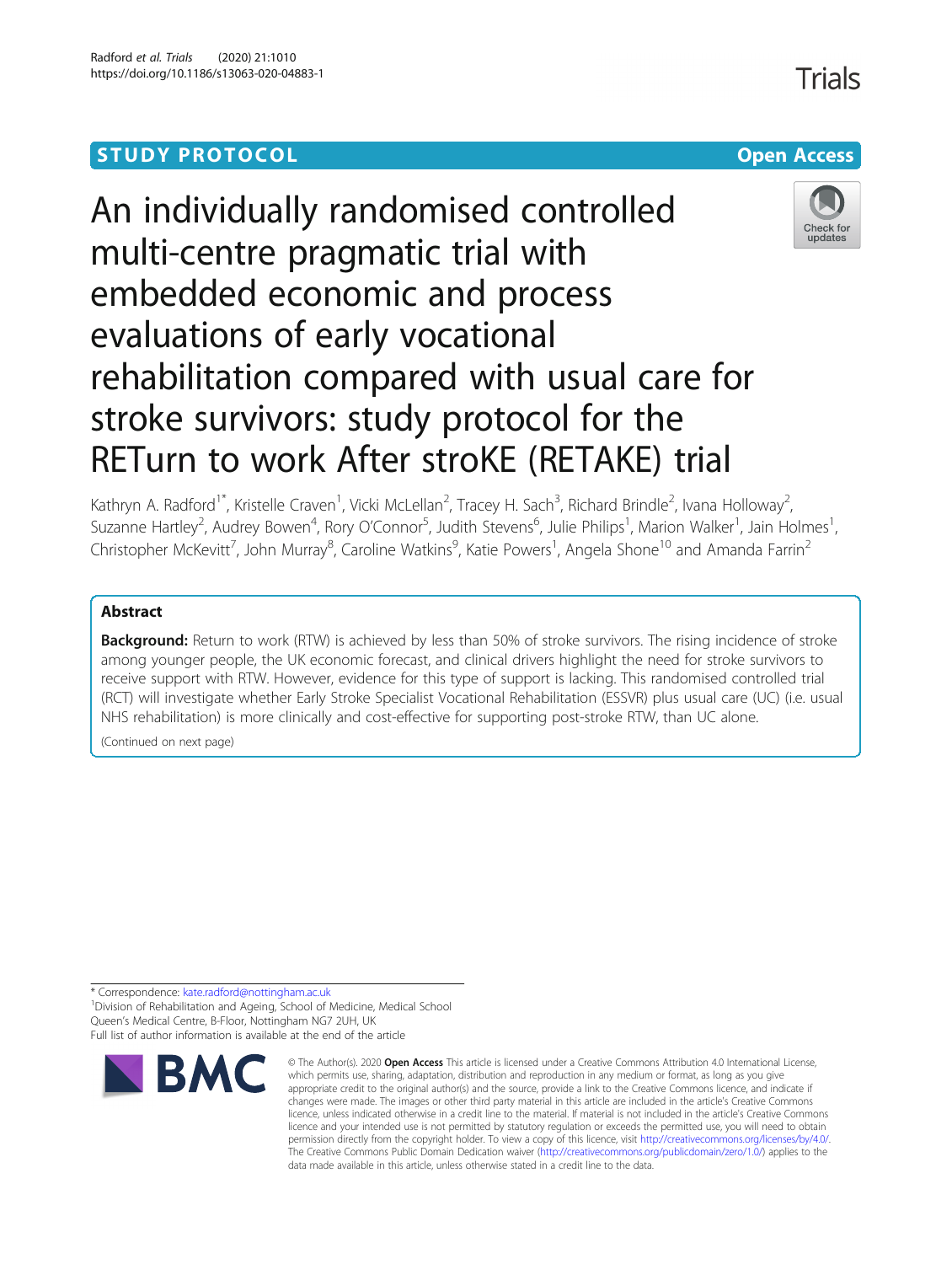## (Continued from previous page)

Methods: Seven hundred sixty stroke survivors and their carers will be recruited from approximately 20 NHS stroke services. A 5:4 allocation ratio will be employed to randomise participants to receive ESSVR plus UC, or UC alone. The individually tailored ESSVR intervention will commence within 12 weeks of stroke onset and be delivered for up to 12 months as necessary by trained RETAKE occupational therapists in the community, participants' homes or workplaces, and outpatient/inpatient therapy settings, via telephone, email, or SMS text message. Outcome data will be collected via self-report questionnaires administered by post or online at 3, 6, and 12 months follow-up. The primary outcome will be self-reported RTW and job retention at 12 months (minimum 2 h/week). Secondary outcomes will include mood, function, participation, health-related quality of life, confidence, intervention compliance, health and social care resource use, and mortality. An embedded economic evaluation will estimate cost-effectiveness and cost-utility analyses from National Health Service (NHS) and Personal Social Services (PSS) perspectives. An embedded process evaluation will employ a mixed methods approach to explore ESSVR implementation, contextual factors linked to outcome variation, and factors affecting NHS roll-out.

Discussion: This article describes the protocol for a multi-centre RCT evaluating the clinical- and cost-effectiveness of an early vocational rehabilitation intervention aimed at supporting adults to return to work following a stroke. Evidence favouring the ESSVR intervention would support its roll-out in NHS settings.

Trial registration: ISRCTN, [ISRCTN12464275.](http://www.isrctn.com/ISRCTN12464275) Registered on 26 February 2018.

Keywords: Occupational therapy, Return to work, Vocational rehabilitation, Randomised controlled trial, Internal pilot, Stroke, Protocol, Economic evaluation, Process evaluation

## Administrative information

| Title $\{1\}$                   | An individually randomised controlled<br>multi-centre pragmatic trial with em-<br>bedded economic and process evalua-<br>tions of early vocational rehabilitation<br>compared with usual care for stroke<br>survivors: study protocol for the RETurn<br>to work After stroKE (RETAKE) trial                                                                                                                                                                                                                                                                                                                                                                                                                                                                                                                                                                                                                                                                                                                                                                         |                                                                                   |  |
|---------------------------------|---------------------------------------------------------------------------------------------------------------------------------------------------------------------------------------------------------------------------------------------------------------------------------------------------------------------------------------------------------------------------------------------------------------------------------------------------------------------------------------------------------------------------------------------------------------------------------------------------------------------------------------------------------------------------------------------------------------------------------------------------------------------------------------------------------------------------------------------------------------------------------------------------------------------------------------------------------------------------------------------------------------------------------------------------------------------|-----------------------------------------------------------------------------------|--|
| Trial registration {2a and 2b}. | International Clinical Trials Registry<br>Platform (ISRCTN12464275)                                                                                                                                                                                                                                                                                                                                                                                                                                                                                                                                                                                                                                                                                                                                                                                                                                                                                                                                                                                                 |                                                                                   |  |
| Protocol version {3}            | 5.0, 18th February 2020                                                                                                                                                                                                                                                                                                                                                                                                                                                                                                                                                                                                                                                                                                                                                                                                                                                                                                                                                                                                                                             | Name and c<br>information                                                         |  |
| Funding {4}                     | This study is funded by the National<br>Institute for Health Research Health<br>Technology Assessment (NIHR HTA)<br>programme (ref: 15/130/11)                                                                                                                                                                                                                                                                                                                                                                                                                                                                                                                                                                                                                                                                                                                                                                                                                                                                                                                      | sponsor {5b}                                                                      |  |
| Author details {5a}             | 'Division of Rehabilitation and Ageing,<br>School of Medicine, B-Floor, Medical<br>School Queen's Medical Centre, Not-<br>tingham NG7 2UH. <sup>2</sup> Clinical Trials Re-<br>search Unit (CTRU), Leeds Institute of<br>Clinical Trials Research, Level 11 Worsley<br>Building, University of Leeds, Leeds LS2<br>9JT. <sup>3</sup> Health Economics Group, Room<br>2.37, Norwich Medical School, University<br>of East Anglia, Norwich Research Park,<br>Norwich NR4 7TJ. <sup>4</sup> Lancashire Clinical<br>Trials Unit, School of Health, Brook<br>Building, Room 217, University of Cen-<br>tral Lancashire, Preston PR1 2HE. <sup>5</sup> Aca-<br>demic Department of Rehabilitation<br>Medicine, Leeds Institute of Molecular<br>Medicine, University of Leeds, Level D,<br>Martin Wing, Leeds General Infirmary,<br>Leeds LS1 3EX. <sup>6</sup> Patient and Public In-<br>volvement Collaborator, Nottingham,<br>UK. <sup>7</sup> Different Strokes, Raphael House, Il-<br>ford, London IG1 1YT. <sup>8</sup> Division of<br>Neuroscience and Experimental | Role of spor<br><b>Introduc</b><br><b>Backgrour</b><br>The UK<br>younger p<br>41. |  |

## Administrative information (Continued)

|                                                               | Psychology, School of Biological Sci-<br>ences, University of Manchester MAHSC,<br>Manchester M13 9PL. <sup>9</sup> Department of<br>Population Health Sciences, Faculty of<br>Life Sciences & Medicine, King's College<br>London, 5th Floor Addison House, Guy's<br>Campus, London SE1 1UL. <sup>10</sup> Research<br>and Innovation, Jubilee Conference<br>Centre, Jubilee Campus, Wollaton Road,<br>Nottingham NG8 1BB.                                                   |
|---------------------------------------------------------------|------------------------------------------------------------------------------------------------------------------------------------------------------------------------------------------------------------------------------------------------------------------------------------------------------------------------------------------------------------------------------------------------------------------------------------------------------------------------------|
| Name and contact<br>information for the trial<br>sponsor {5b} | Ms Angela Shone<br>Head of Research Governance, Financial<br>& Business Services<br>Research and Innovation<br>Jubilee Conference Centre<br>Jubilee Campus, Wollaton Road<br>Nottingham, NG8 1BB<br>Phone: 0115 846 7906<br>Email: angela.shone@nottingham.ac.uk                                                                                                                                                                                                             |
| Role of sponsor {5c}                                          | The trial sponsor is an individual<br>representing the University of<br>Nottingham. They will provide study<br>oversight, have responsibility for<br>systems being in place to set up, run<br>and report the research project, provide<br>regulatory and ethical advice, and act<br>as the legal signatory. The sponsor will<br>have responsibility for decisions<br>regarding study conduct and contracts<br>for researchers, collaborators and study<br>committee members. |

#### duction

#### round and rationale {6a}

UK incidence of stroke has increased among er people, with an estimated 41% occurring among those aged under 69 years [[1\]](#page-14-0). Nearly two thirds of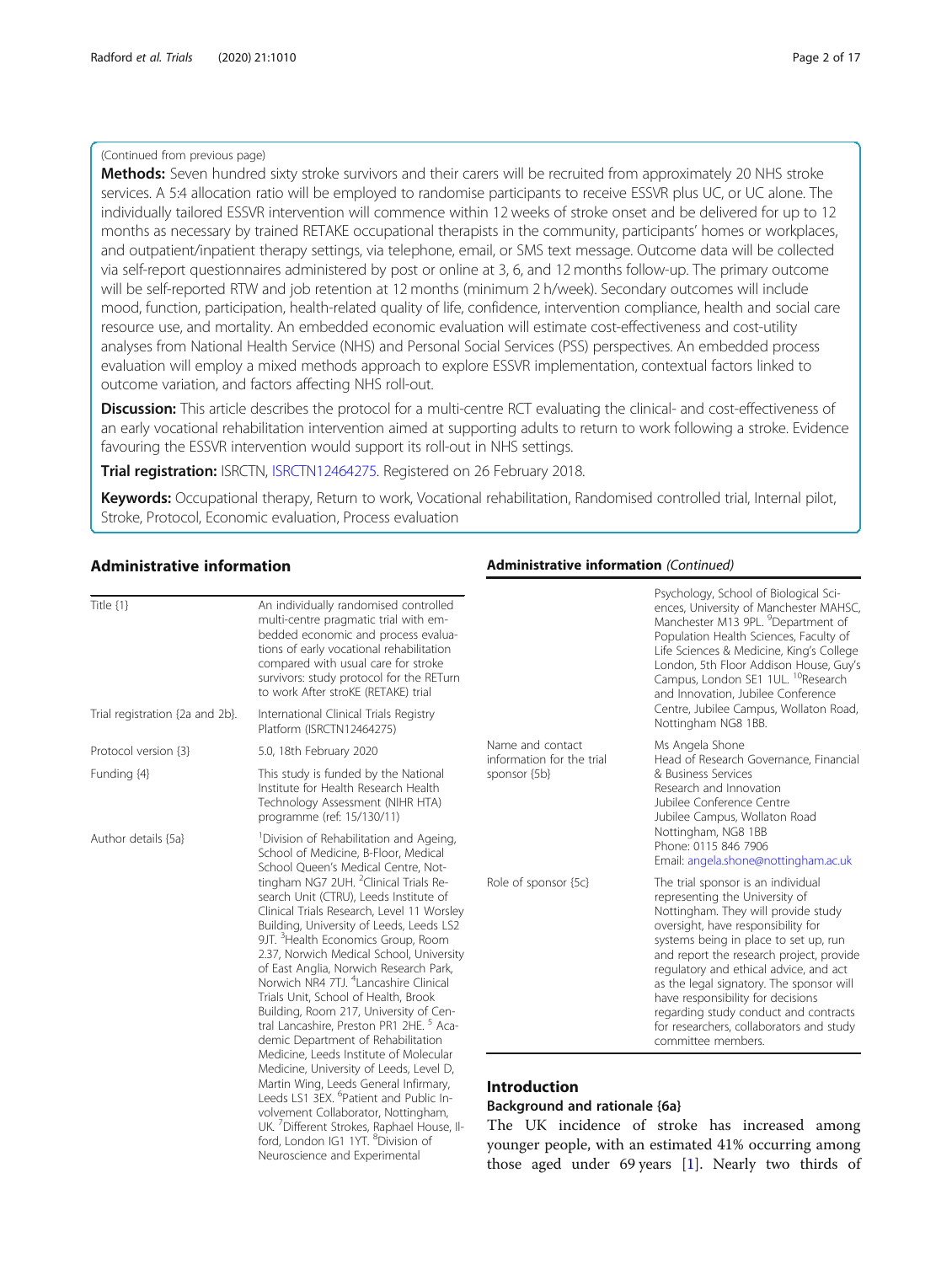stroke survivors are discharged with a residual disability [[2\]](#page-14-0), resulting from physical, cognitive, and/or language impairments [\[3,](#page-14-0) [4\]](#page-14-0). Return to work (RTW) is a major goal for many stroke survivors, but less than 50% of those working at stroke onset return [\[5](#page-14-0)], often due to the limitations posed by residual disabilities [[3](#page-14-0), [4](#page-14-0)], their beliefs [[6\]](#page-14-0), employer attitudes [\[7](#page-14-0)], and access to timely rehabilitation [[8\]](#page-14-0). Vocational rehabilitation (VR) is a process that supports those disadvantaged by illness or disability to access, return to, and maintain employment or another useful occupation [\[9](#page-14-0)].

Work is essential for supporting health, wellbeing, and longevity [\[10\]](#page-14-0), and protects against social exclusion by providing an income, social interaction, a core role, identity, and purpose [\[10](#page-14-0), [11](#page-15-0)]. Conversely, long-term worklessness has been linked to increased risk of depression, suicide, reduced quality of life, cardiovascular disease, and health-harming behaviours [[11](#page-15-0), [12\]](#page-15-0). The societal cost of stroke has been estimated at £26 billion per year, including  $£8.6$  billion for health and social care [\[13\]](#page-15-0). These costs will likely increase due to strokes occurring at earlier ages, improvements in survival rates, and changes in retirement age provisions  $[1, 14]$  $[1, 14]$  $[1, 14]$ . The effects on the UK economy may be further compounded by rises in unemployment resulting from the COVID-19 pandemic [[15](#page-15-0)]. The need for support for stroke survivors with RTW is already recognised in policy and clinical guidelines [\[16](#page-15-0)– [23](#page-15-0)] and is considered a UK government priority and National Health Service (NHS) outcome [[24](#page-15-0)–[26](#page-15-0)]. Despite this, there has been little evidence reported for the effectiveness of post-stroke VR interventions. A systematic review (2011) of VR post-stroke [\[27](#page-15-0)] identified only one randomised controlled trial (RCT) in the United States (US)  $(N = 22, 7$  people with stroke) that used a casecoordination approach, leading to 64% employment compared to 36% in usual care (UC) at 6 months [\[28](#page-15-0)]. In a subsequent RCT in South Africa ( $N = 94$ ), a 6-week workplace intervention delivered by an occupational therapist (OT) and physiotherapist led to 60% employment at 6 months compared with 20% in UC [[29\]](#page-15-0). However, both RCTs were conducted in non-UK settings with small sample sizes; an adequately powered RCT is needed to replicate the results in UK NHS settings.

Early Stroke Specialist Vocational Rehabilitation (ESSV R) was developed from VR practice recommendations in acquired brain injury [[17](#page-15-0)] and guidance from stroke specialists, VR experts, and stroke survivors. ESSVR combines conventional OT with case coordination [[30](#page-15-0)] and is intended for delivery in the community as often as required by individuals, as determined by a stroke specialist OT with additional VR training. ESSVR includes the following: (a) assessing stroke impact on the person and their job; (b) educating individuals, employers, and families about stroke impact on work, and strategies to lessen impact (e.g. memory aids, fatigue management); (c) work preparation, including opportunities to practice work skills; and (d) liaison with employers and employment advisors to plan and monitor a phased return to work (RTW).

In a single-centre feasibility RCT, ESSVR was compared to usual NHS rehabilitation (UC) in previously employed stroke survivors [[31](#page-15-0)]. In total, 46 out of 92 eligible participants agreed to participate (36 men, mean = 56 years,  $SD = 12.7$ ). Among these, 34 (74%) had mildto-moderate strokes, and 32 (70%) were followed up at 12 months follow-up. The study showed it is possible to recruit from an acute stroke unit, randomise to the trial, deliver ESSVR, and measure its effects and costs at 3, 6, and 12 months post-stroke. In the ESSVR group, twice as many people were in work at 12 months post-stroke than with UC, and those in work were less depressed, suggesting potential health benefits [\[32\]](#page-15-0). However, this was a small single-centre feasibility RCT, so it is unknown whether observed differences were related to ESSVR or due to chance.

The rising incidence of stroke among younger adults, the UK economic forecast, and clinical drivers highlight the need for stroke survivors to receive support with RTW. However, lack of evidence for the clinical- and cost-effectiveness of stroke-specialist VR has hindered the development and commissioning of VR services [\[31](#page-15-0)]. In 2015, only 27% of Clinical Commissioning Groups (CCGs) in the UK commissioned VR services within acute stroke service providers [[33](#page-15-0)]. An adequately powered multi-centre study is needed to inform the clinicaland cost-effectiveness of ESSVR and UC, alongside a process evaluation (methods to be reported elsewhere) exploring contextual factors affecting clinical implementation and RTW outcomes. Evidence in favour of the ESSVR intervention would support its roll-out within the NHS.

The aim of the RETAKE trial is to evaluate the clinical- and cost-effectiveness of ESSVR (plus UC) versus UC alone for helping people return to work after stroke. The null hypothesis is that there is no difference between ESSVR (plus UC) versus UC alone.

#### Objectives {7}

The primary objective of this study is to establish whether ESSVR (plus UC) is more effective than UC alone for improving participants' self-reported RTW (≥ 2 h per week) at 12 months post-randomisation.

The secondary objectives include the following:

 To investigate whether the intervention leads to improvement in self-reported work outcomes, including (a) RTW with the same employer, (b)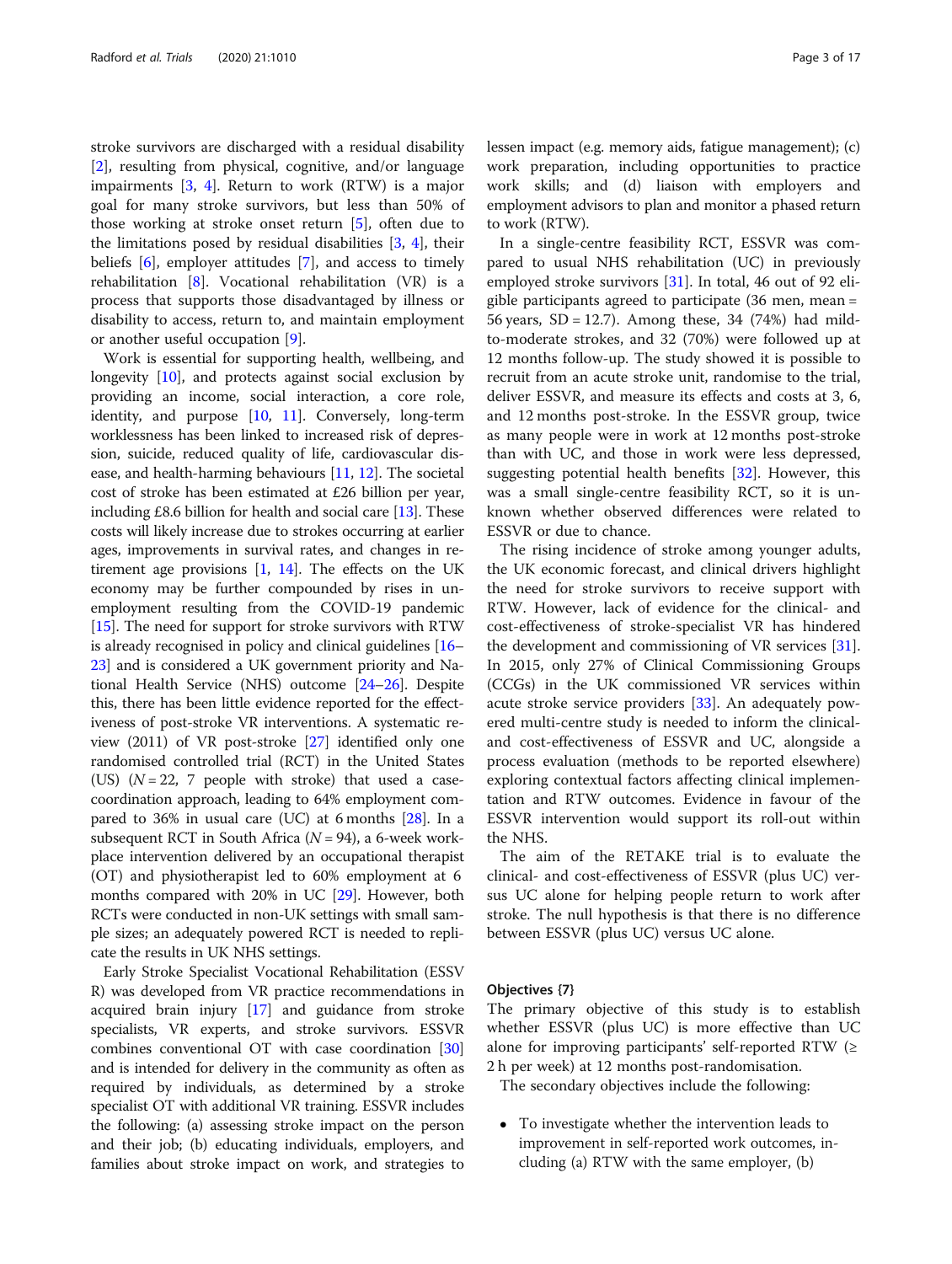number of hours worked per week, and (c) number of days worked.

- To investigate whether the intervention improves mood, physical function, participation, health-related quality of life, work self-efficacy, and post-stroke confidence.
- To determine whether the intervention changes overall health (including accident and emergency visits, inpatient admissions, outpatient visits, and primary care use including medications) and social care resource use.
- To estimate the likely cost-effectiveness of the intervention compared to UC alone, from the perspective of the NHS and Personal Social Services (PSS).
- To establish whether the intervention reduces carer burden.

#### Trial design {8}

This trial protocol has been reported in line with the Standard Protocol Items: Recommendations for Interventional Trials (SPIRIT) checklist [\[34](#page-15-0)]. RETAKE is a pragmatic, multi-centre, superiority randomised controlled trial (RCT) with two parallel groups, and a partially nested trial design with embedded internal pilot and economic and process evaluations. The internal pilot will include 8 sites and will assess whether progression criteria thresholds are met for recruitment rates after 6 months of recruitment and for follow-up rates after 12 months of recruitment (see the '[Recruitment](#page-6-0) [{15}](#page-6-0)' section for further details).

The intervention arm will receive ESSVR in addition to UC, and the intervention will be delivered by ESSVRtrained OTs. This approach has been taken to demonstrate it is feasible to provide the ESSVR intervention as part of routine care across the wider NHS, if benefit is demonstrated. Participants in the UC only arm will receive UC provided by primary care, secondary care, community, and social services.

## Methods: participants, interventions, and outcomes

## Study setting {9}

Participants will be recruited from approximately 20 NHS stroke services across the UK, including hyper acute stroke units, acute stroke units, stroke rehabilitation units, and linked early supportive discharge and community rehabilitation services. The ESSVR intervention will be delivered one-to-one, face-to-face in the community, in the participant's home or workplace, in an outpatient therapy setting, or in hospital (when the participant is hospitalised for a long period of time), or via telephone, post, email, or SMS text message.

## Eligibility criteria {10} Participant eligibility

Those meeting all of the following criteria will be eligible to participate in the study:

Inclusion criteria

- Age 18 years or over at time of the stroke
- Admitted to hospital with a new stroke (all severities)
- In work at stroke onset (including self-employed, paid, or unpaid)
- Willing and have capacity to provide informed consent to participate in the study
- Sufficient proficiency in English language to contribute to the data collection required

Participants with a language barrier resulting from stroke (e.g. aphasia) will still be considered eligible, as long as capacity to provide consent can be established. Local sites will seek assistance from family members or suitably trained independent clinical professionals, to ensure that individuals satisfying the eligibility criteria can be included wherever possible.

Exclusion criteria

• Not intending to work

#### Carer eligibility

A carer will be defined as a main informal caregiver who provides the participant with support a minimum of once per week. Carers meeting the following inclusion criteria will be eligible to participate in the study:

Inclusion criteria

- Nominated carer of consenting participant
- Willing and have capacity to provide informed consent to participate in the study
- Sufficient proficiency in English language to contribute to the data collection required

#### Site identification and eligibility

Stroke services will be eligible to take part if they meet the following eligibility criteria:

Inclusion criteria

- Stroke service able to deliver ESSVR
- Agreement by therapy service managers that a site recruitment target of 2 participants per month is feasible
- Agreement by therapy service managers that ESSV R-trained therapists will not treat participants in the UC only arm

#### Exclusion criteria

 Sites that routinely provide well-defined and active vocational rehabilitation for participants within 12 weeks of stroke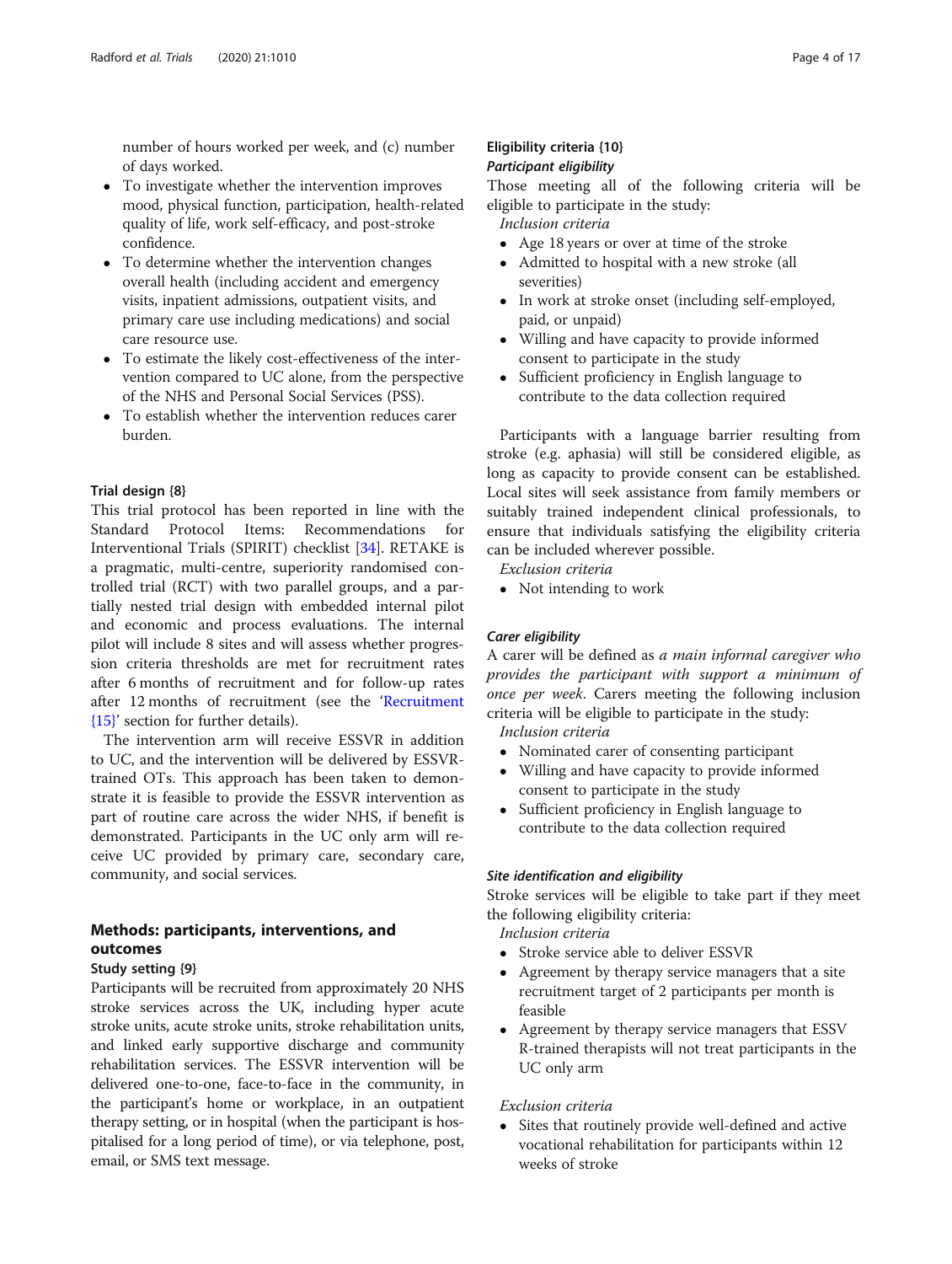#### Therapist identification and eligibility

OTs experienced in delivering community rehabilitation programmes and/or specialist stroke rehabilitation to stroke survivors will be identified by the site to receive training and to deliver the intervention.

#### Who will take informed consent? {26a}

The Principal Investigator (PI) at each site will ensure that anyone responsible for the informed consent process is authorised, trained, and competent according to the ethically approved protocol, principles of Good Clinical Practice (GCP) [[35\]](#page-15-0), and Declaration of Helsinki (1996) [[36\]](#page-15-0).

Written informed consent will be required prior to the participant undergoing study procedures. The PI or their nominee will explain study details and provide the information sheet (Additional file [1\)](#page-14-0). The PI or nominee will answer questions, ensuring the participant has sufficient time to consider their participation. Where a participant is unable to sign their name or mark the consent form (Additional file [2\)](#page-14-0), they will be asked for verbal consent to participate, as observed by an independent witness such as a staff member, relative, or friend, who will then sign and date the form. Aphasiafriendly versions of participant materials (Additional files [3](#page-14-0) and [4](#page-14-0)) will be utilised where appropriate.

#### Approach and informed consent of carers

During recruitment or at the baseline assessment, consenting participants will be asked if they wish to nominate a carer to participate in the study. Carers will only be approached if they have been nominated, and the participant has verbally consented to them being approached. Nominated carers will be provided with a study information sheet (Additional file [5](#page-14-0)) (with covering letter and consent to follow-up leaflet if sent to their home address) informing them about the study. Research staff will meet with interested carers to answer any questions, and obtain written informed consent (Additional file [6](#page-14-0)).

## Additional consent provisions for collection and use of participant data and biological specimens {26b}

Participants will be asked to consent to the secure sharing of identifiable information with the Department for Work and Pensions to request information relating to work status (Additional files [2](#page-14-0) and [4](#page-14-0)).

Additional informed consent will be sought from a randomly selected 5% of participants and their carers (if nominated) from both study arms, and from an additional 5% of ESSVR participants as part of the study's embedded process evaluation. Further details will be reported in the protocol for the RETAKE process evaluation.

#### Interventions

## Explanation for the choice of comparators {6b} Usual care (UC)

The study protocol will not restrict access to UC, in line with the pragmatic trial design [[37\]](#page-15-0) and the possibility of heterogeneity for UC treatments for stroke survivors. UC will be available to both intervention and UC (control) participants and will consist of usual NHS rehabilitation provided by primary care, secondary care, community, and social services, as determined by local policies and procedures. It is likely to include General Practitioner (GP) appointments for medical problems, rehabilitation for activities of daily living (e.g. washing and dressing, toileting, cooking, driving/transport use), and use of voluntary sector services.

#### Intervention description {11a} ESSVR (plus UC)

ESSVR is an early, individually tailored intervention delivered by stroke specialist OTs who have undergone training delivered by experienced OTs from the central RETAKE team during site set-up. The 2-day face-to-face training package includes provision of an ESSVR manual, clinical scenarios, and case studies to support learning for the delivery of ESSVR. The RETAKE OTs will be briefed via group discussion and case studies on the trial's design, paperwork to be completed, and issues relating to delivery of the intervention within the trial context. Throughout the study duration, RETAKE OTs will receive a 1-day refresher training day, monthly group mentoring sessions, and ad hoc individualised support via email or telephone.

RETAKE OTs will initiate communication with ESSV R participants via telephone or letter. The content, dose (e.g. number of sessions), intensity, and duration of the intervention will be individually tailored according to participants' needs, their preferences, and employment context.

RETAKE OTs will follow the ESSVR manual and record delivery of content, duration, and dose on Case Reporting Forms (CRFs) and routine treatment records. Assessments and intervention will include the following:

- Assessing the impact of stroke on the participant and their job
- Educating patients, employers, and families about stroke impact on work
- Finding strategies to lessen impact, e.g. memory aids, pacing to conserve energy
- Work preparation, including establishment of routines and opportunities to practice work skills (e.g. use of computers to increase concentration, walking to increase physical stamina)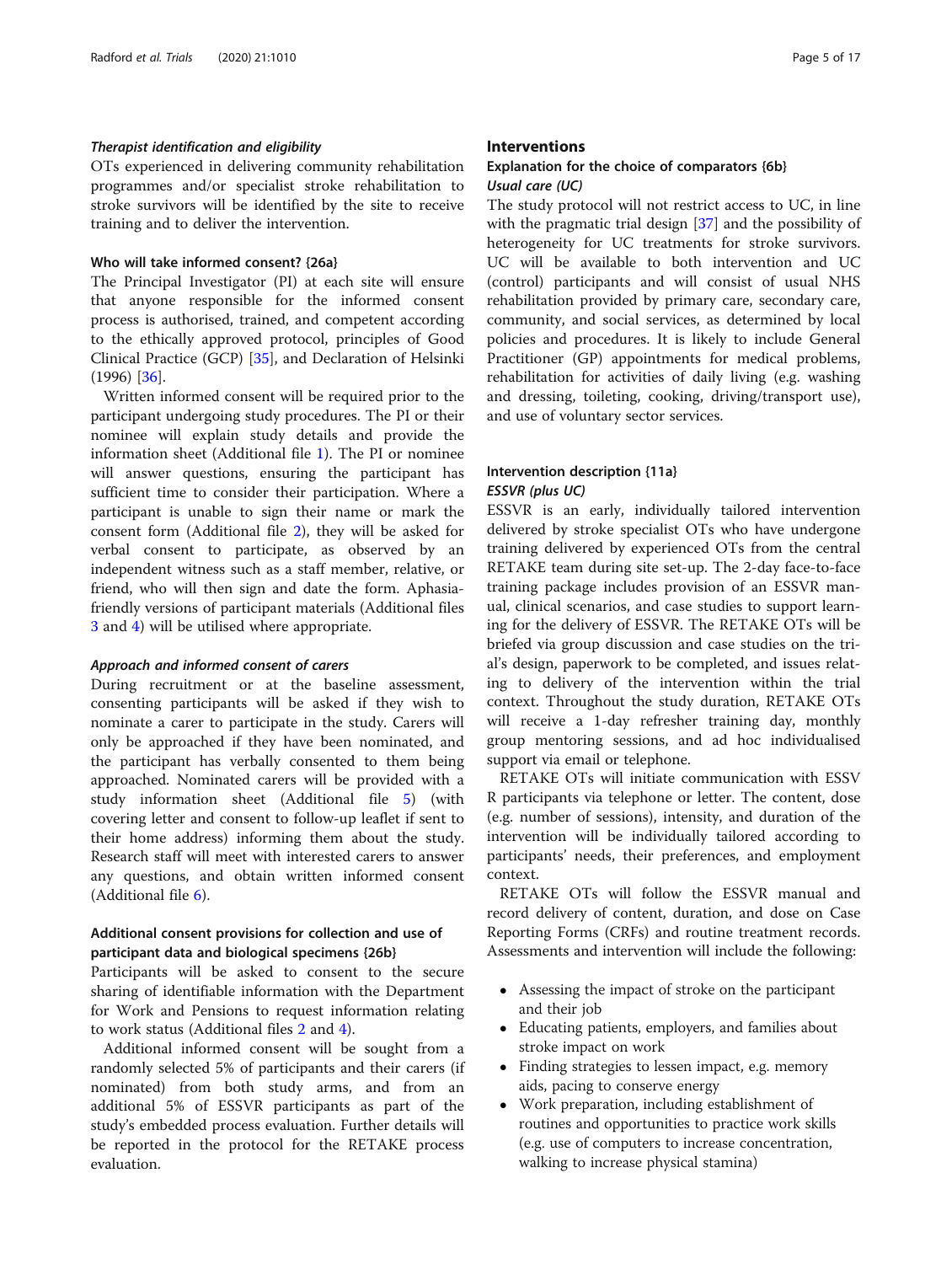Liaison with employers and employment advisors to plan and monitor a phased RTW (as needed for up to 12 months post-randomisation)

## Criteria for discontinuing or modifying allocated interventions {11b}

## **Withdrawal**

Prior to provision of consent, it will be explained that participant withdrawal from the study will not affect their future care or benefits, but any data collected up to that point will be included in analyses and cannot be erased or omitted. Participants may be withdrawn from the study at their own request or at the discretion of the PI or nominee. At the time of withdrawal, it will be clarified whether participants are withdrawing from the intervention and/or data collection.

#### Strategies to improve adherence to interventions {11c}

Appointed mentors will assess and monitor RETAKE OTs' progress, skills, and competency to deliver the intervention, and provide monthly telephone support at individual or group level for up to an hour. RETAKE OTs' competency will be assessed via case vignettes at the end of training and at 6 months post-randomisation. At 12 months post-randomisation, competency will be assessed through review of case notes for 1 randomly selected participant per OT. Competency scores will indicate whether additional training and mentoring support is required. To account for staff turnover, further sitelevel training will be available when required.

RETAKE OTs' adherence to the ESSVR manual and intervention delivery will be monitored via mentoring records, content CRFs, and routine treatment records. A fidelity checklist will be completed during observations in a random 5% of cases. Further details of the study's process evaluation will be reported elsewhere.

## Relevant concomitant care permitted or prohibited during the trial {11d}

No restrictions will be imposed on UC or any other concomitant care or interventions during the study period.

#### Provisions for post-trial care {30}

No arrangements are in place for ancillary or post-trial care beyond routine UC, nor for compensation for nonnegligent care occurring from study participation, as per usual practice.

#### Outcomes {12}

There is no consensus in the literature about what constitutes a successful work outcome. In this study, the primary outcome will be self-reported return to work of  $\geq$  2 h per week at 12 months post-randomisation,

Return to education was removed as part of the primary outcome following inspection of data from the feasibility trial [[38\]](#page-15-0), where only two participants were full-time students at stroke onset, and following consultation with the Patient and Public Involvement (PPI) group. To reflect this change, the RETAKE trial's inclusion criteria were amended to increase the age of eligibility from 16 to 18 years, excluding those in full-time education (and not employed) prior to their stroke.

The secondary outcomes will be self-reported at 3, 6, and 12 months post-randomisation, and will include return to with the same employer (yes/no, including selfemployed work), mean number of hours worked (to be recorded as a proportion of the pre-stroke working hours), total number of days in work, mood, functional ability, social participation, health-related quality of life, health and social care resource use, work self-efficacy, and confidence.

#### Participant timeline {13}

A participant timeline was created according to SPIRIT guidance [[34](#page-15-0)] and is presented in Fig. [1](#page-6-0). Following admission into a stroke service, screening, informed consent, and baseline assessments will be completed within 12 weeks of stroke onset, prior to randomisation and allocation. The ESSVR intervention will commence within 2 weeks post-randomisation, and last as long as needed up to 12 months post-randomisation. The start and end dates within the UC control group will likely vary, dependent on the usual NHS rehabilitation provided by each stroke service. Self-reported follow-up questionnaires will be completed by all participants and nominated carers at 3, 6, and 12 months postrandomisation.

#### Sample size {14}

The planned study sample size is 760 participants (ESSV R plus UC, 420; UC alone, 340). This provides 90% power at the 5% significance level, to detect a 13% absolute difference in the proportion of people in work at 12 months (assuming 26% in control as per the feasibility study) [[32\]](#page-15-0). It accounts for 20% loss to followup and clustering in the intervention arm to account for therapist effects (11 recruited per RETAKE OT, 2 RE-TAKE OTs per site, 20 sites, intra-cluster correlation coefficient (ICC) 0.03, inflation factor 1.234). Clustering will only exist in the intervention arm to account for between-therapist effects. An ICC of 0.03 has been assumed, given that standardised training and manuals for delivering the intervention will minimise the ICC. A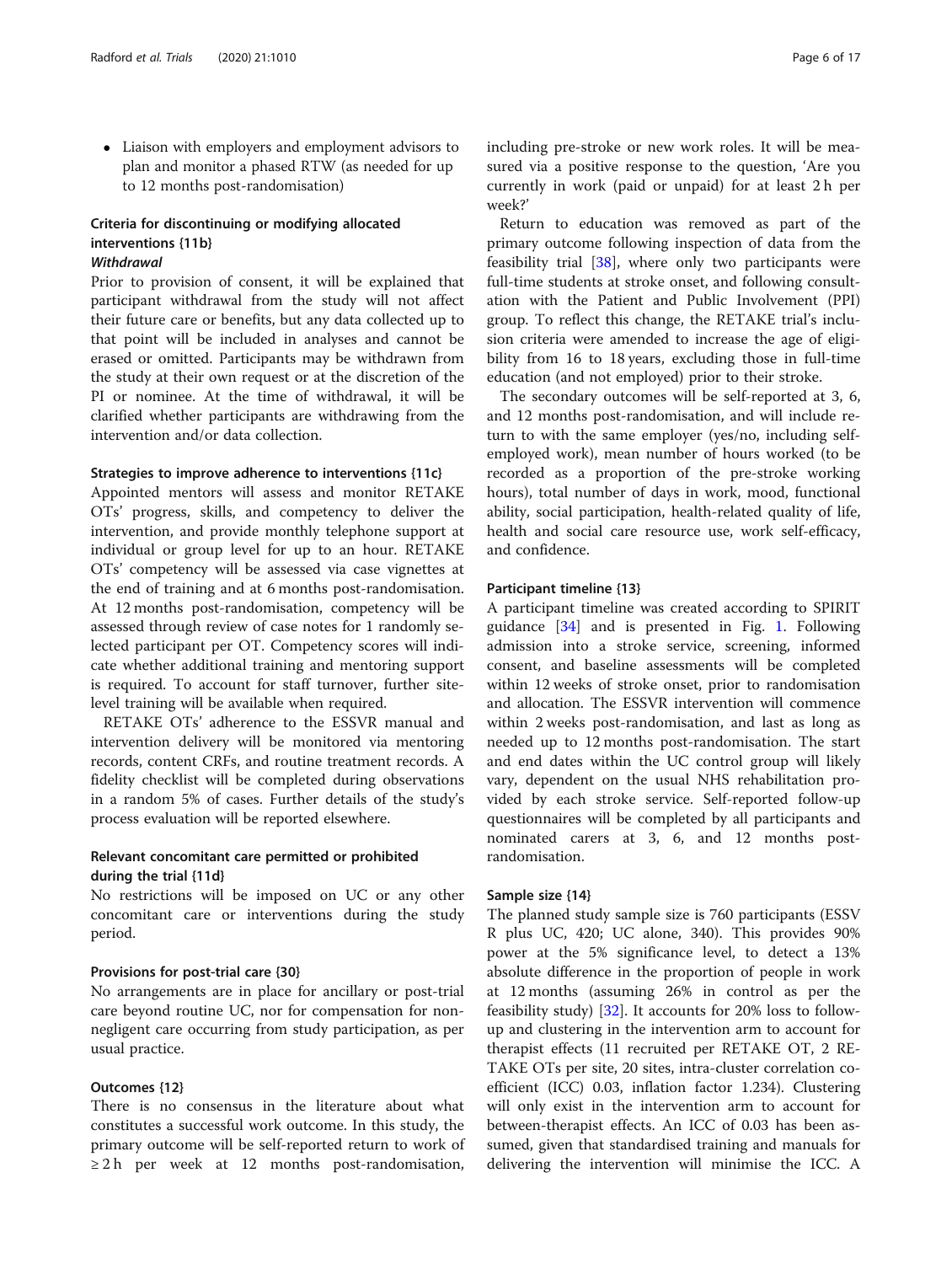<span id="page-6-0"></span>

review of similar trials supports an assumption of an ICC no greater than 0.03 [\[39](#page-15-0), [40\]](#page-15-0).

## Recruitment {15}

Recruitment across sites will vary according to service infrastructure and patient pathways. Discussions with sites during site set-up will inform development of tailored strategies to optimise identification and recruitment of participants.

Descriptive data from 8 participating sites will be summarised as part of an internal pilot, to assess whether pre-defined progression criteria thresholds are met at 6 months for recruitment and 12 months for follow-up rates. These assessments will be based on a traffic light system of green (go), amber (review), and red (stop). The recruitment criterion will be a recruitment rate of 2 patients per site per month (green), at least one but less than two (amber), or less than one (red). The follow-up criterion will be a follow-up rate of at least 80% (green), at least 65% but less than 80% (amber), or less than 65% (red). The Trial Steering Committee (TSC) will be provided with the data to inform decisions concerning study continuation. A rescue plan may be developed if significant recruitment and/or follow-up issues are identified.

#### Screening

Following admission to the recruiting unit/service, the patient's UC team will work closely with experienced

and appropriately trained Clinical Research Network (CRN)/local research staff to screen out clearly ineligible patients. The patient's UC will also provide detailed information about the eligibility criteria for participation in the trial, and will generate a list of potentially eligible participants to track throughout admission and up to 12 weeks post-stroke. Anonymised screening logs will be completed and returned to the Clinical Trials Research Unit (CTRU) regularly to aid identification of recruitment issues.

#### Recruitment in hospital

Recruitment posters with contact details of research staff will be displayed at each site. The UC team will obtain verbal consent from potentially eligible participants to be approached by a researcher. Research staff will approach the patient (and carers if appropriate) and discuss study participation. Those showing interest will be given verbal and written study information, and opportunities to ask questions. They will be asked if they have a carer they wish to nominate, and provided with carer involvement information if appropriate.

The time period given for decisions to participate will vary according to hospital length of stay, and appropriate confirmation of eligibility, written informed consent, and completion of baseline assessments will be completed whilst the patient is still an inpatient.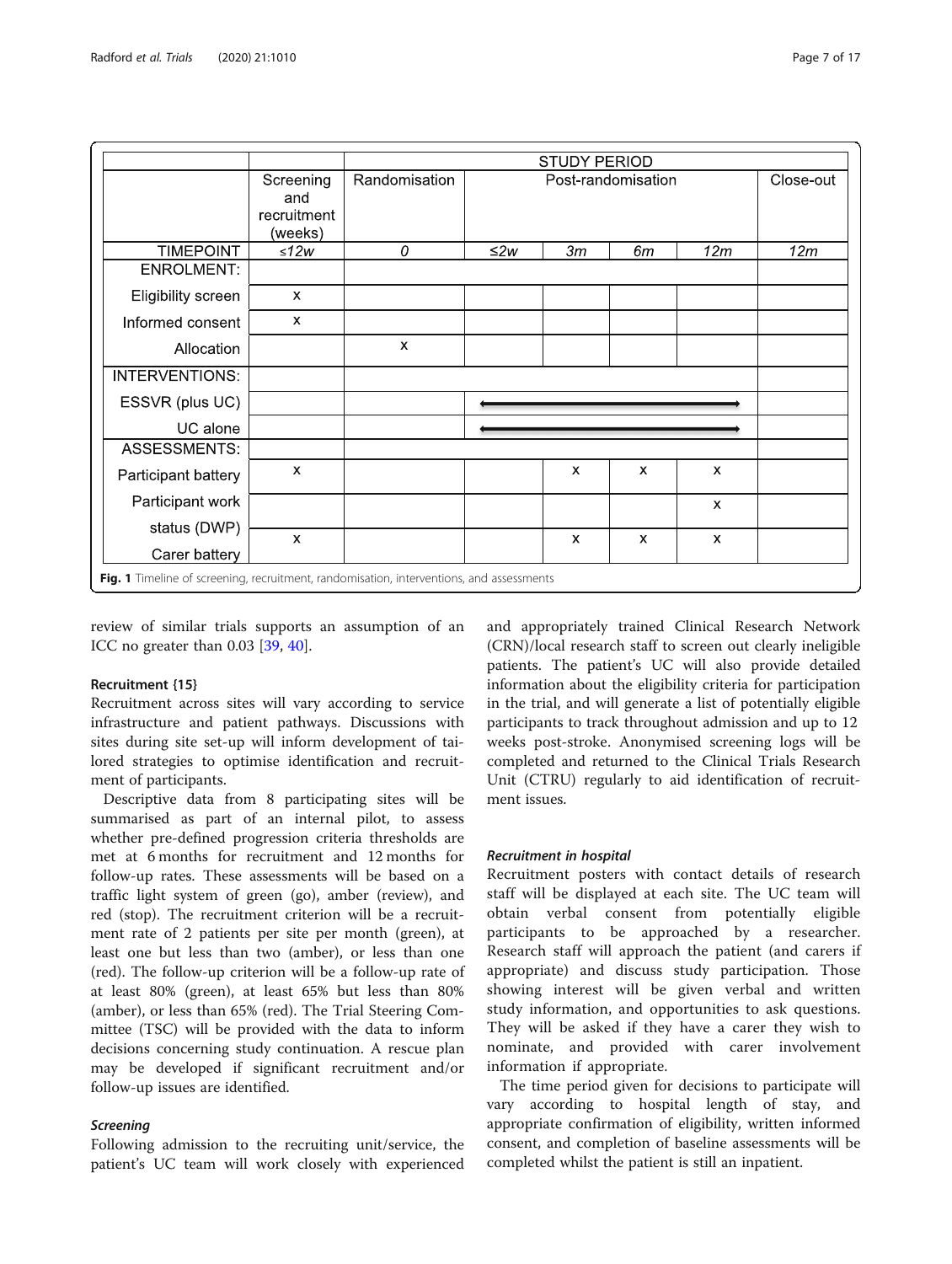#### Recruitment post-hospital discharge

Patients expressing interest in the study, who have provided consent to be followed up (by completion of the consent to follow-up leaflet), may be discharged from hospital prior to consent and baseline data collection. In these instances, they will be contacted by research staff to arrange a visit at the patient's home or hospital to discuss the study further, confirm eligibility, obtain informed consent, and complete the baseline assessments.

In instances where patients were not approached during their hospital stay, their UC team will review their hospital notes for eligibility. Potentially eligible participants will be sent a consent to follow-up leaflet, covering letter, and study information, and asked to complete and return the leaflet within 2 weeks if interested.

Research staff and PIs (or nominees) across inpatient and community settings will be responsible for answering questions, confirming patients' eligibility, obtaining consent, and performing the baseline assessment.

#### Carer recruitment

Carers will not be approached unless they have been nominated by a participant, and the participant has given verbal consent for them to be approached. Once written informed consent has been obtained from the carer, research staff will arrange to meet them within 2 weeks to perform the baseline assessment.

## Assignment of interventions: allocation Sequence generation {16a}

Participants will be individually randomised to ESSVR (plus UC) or UC alone with a 5:4 allocation ratio. The increased proportion allocated to the intervention arm accounts for a greater level of correlation anticipated in the outcomes for those receiving ESSVR, due to participants being treated by the same OT staff. A 24-h computer-generated minimisation programme will be used for allocation, with incorporation of a random element stratified by site, participant age  $(< 55, > 55)$ , and stroke severity (derived from EQ5D mobility question and Oxford Cognitive Screen (OCS) picture naming and executive tasks).

## Concealment mechanism {16b}

An automated email will be sent from the CTRU 24-h randomisation service to research staff performing the randomisation and the designated RETAKE OTs, confirming randomisation and the participant's allocation. The site PI will receive an automated email informing them that the participant has been randomised, but no allocation details will be revealed. Participants' allocation details will only be revealed to PIs following confirmation of the participant's eligibility, informed consent, and collection of their baseline data.

#### Implementation {16c}

The automated email from the CTRU will detail participant identifiers, randomisation allocation, and subsequent actions required. RETAKE OTs will attempt to contact ESSVR participants to inform them of their allocation; they will also keep a record of participants allocated to UC to ensure RETAKE OTs do not treat UC participants.

UC participants will be notified by CTRU of their allocation via letter, with details of subsequent actions (e.g. follow-up assessments). The CTRU will inform participants' GPs of study participation via letter, omitting allocation details.

## Assignment of interventions: blinding

## Who will be blinded {17a}

Participants and the OTs delivering the intervention will not be blind to allocation group. To minimise the risk of detection bias, baseline data will be collected prior to participant randomisation. Where possible, research staff will be blinded to allocation when they contact participants who have not returned postal/online followup questionnaires (following reminder letters/emails).

GPs and the wider health and social care teams will be blinded to participants' allocation status. ESSVR-directed contact with the GP and wider care teams is permitted as part of the intervention. All reports to the Trial Management Group (TMG) and TSC will be presented in blinded formats.

#### Procedure for unblinding if needed {17b}

If requested by the TMG or TSC (e.g. due to safety concerns), CTRU will provide the relevant allocation status. Where unforeseen unblinding occurs, site staff will provide the CTRU with detailed information on circumstances surrounding the incident.

## Data collection and management

## Plans for assessment and collection of outcomes {18a}

The planned timepoints and methods for outcome data collection are summarised in Table [1.](#page-8-0)

Secondary outcomes not pertaining to work status or days/hours worked will be measured using the following assessment tools:

1. Mood, measured via the Hospital Anxiety and Depression Scale [\[41\]](#page-15-0) which has been shown to have excellent internal consistency and construct validity among stroke survivors [\[42\]](#page-15-0).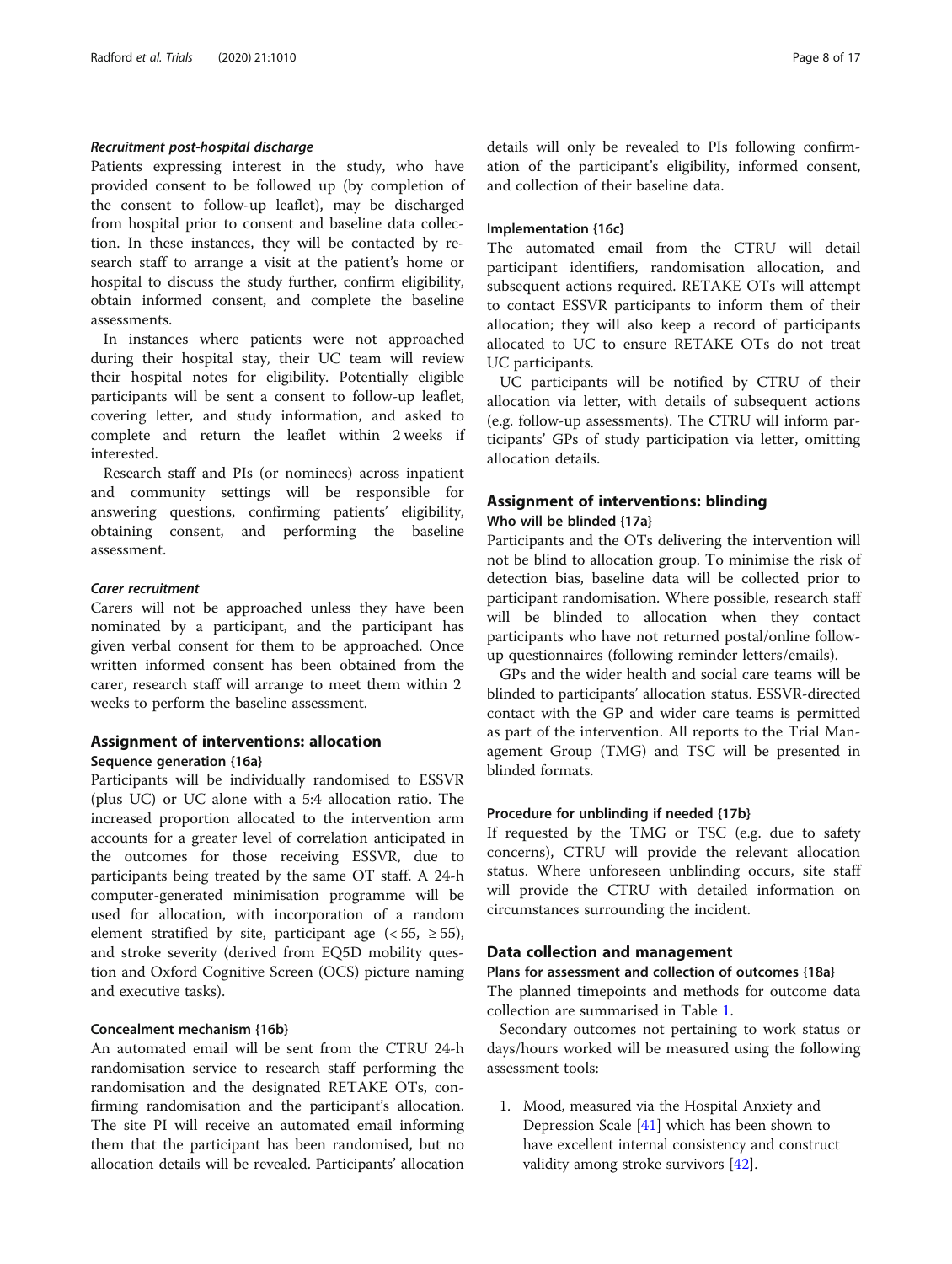## <span id="page-8-0"></span>Table 1 The planned timepoints and methods for outcome data collection

| Assessment                                                                                                                                                       | <b>Type</b>                  | Method of                              | <b>Timeline</b>      |                                                                      |   | 6<br>months months months | 12 |  |
|------------------------------------------------------------------------------------------------------------------------------------------------------------------|------------------------------|----------------------------------------|----------------------|----------------------------------------------------------------------|---|---------------------------|----|--|
|                                                                                                                                                                  |                              | completion                             | Screening Baseline 3 |                                                                      |   |                           |    |  |
| Participant data                                                                                                                                                 |                              |                                        |                      |                                                                      |   |                           |    |  |
| Screening (demographics/assessment of eligibility)                                                                                                               | CRF                          | Researcher                             | X                    |                                                                      |   |                           |    |  |
| Consent                                                                                                                                                          | Consent form                 | Self-<br>completion                    | X                    |                                                                      |   |                           |    |  |
| Eligibility/location of baseline assessment                                                                                                                      | CRF                          | Researcher                             |                      | Χ                                                                    |   |                           |    |  |
| Demographics (age/gender/ethnicity/relationship status/home<br>circumstances/employment details/educational level/driving<br>status)                             | CRF                          | Researcher                             |                      | X                                                                    |   |                           |    |  |
| Oxford Cognitive Screen (OCS)                                                                                                                                    | CRF                          | Researcher                             |                      | X                                                                    |   |                           |    |  |
| Details of stroke                                                                                                                                                | CRF                          | Researcher                             |                      | Χ                                                                    |   |                           |    |  |
| Relevant co-morbidities/medical issues                                                                                                                           | Ouestionnaire<br>booklet     | Researcher/<br>self-<br>completion     |                      | X                                                                    | X | X                         | X  |  |
| Contact details (e.g. address/telephone numbers/preferred<br>method of contact/GP details/employer details)                                                      | CRF                          | Researcher                             |                      | Χ                                                                    |   |                           |    |  |
| Change of contact details                                                                                                                                        | CRF                          | Researcher/<br>OT/CTRU                 |                      | Unscheduled (as made aware)                                          |   |                           |    |  |
| Work status                                                                                                                                                      | Ouestionnaire<br>booklet     | Researcher/<br>self-<br>completion     |                      | X                                                                    | X | X                         | X  |  |
| Hospital Anxiety and Depression Scale (HADS)                                                                                                                     | Questionnaire<br>booklet     | Researcher/<br>self-<br>completion     |                      | X                                                                    | Χ | Χ                         | X  |  |
| Nottingham Extended Activities of Daily Living (NEADL)                                                                                                           | Questionnaire<br>booklet     | Researcher/<br>self-<br>completion     |                      | Χ                                                                    | Χ | Χ                         | Χ  |  |
| Community Integration Questionnaire (CIQ)                                                                                                                        | Questionnaire<br>booklet     | Researcher/<br>self-<br>completion     |                      | Χ                                                                    | X | X                         | X  |  |
| Health-related quality of life (EuroQol EQ-5D-5L)                                                                                                                | Ouestionnaire<br>booklet     | Researcher/<br>self-<br>completion     |                      | X                                                                    | X | Χ                         | X  |  |
| Resource use (primary care/secondary care/emergency care/<br>medications/social services/wider societal costs (e.g.<br>productivity costs, out of pocket costs)) | Questionnaire<br>booklet     | Researcher/<br>self-<br>completion     |                      | Χ                                                                    | Χ | Χ                         | Χ  |  |
| Work self-efficacy (single question from the Work Ability Index)                                                                                                 | Questionnaire<br>booklet     | Researcher/<br>self-<br>completion     |                      | Χ                                                                    | X | Χ                         | X  |  |
| Confidence after Stroke Measure (CASM)                                                                                                                           | Questionnaire<br>booklet     | Researcher/<br>self-<br>completion     |                      | Χ                                                                    | Χ | Χ                         | Χ  |  |
| Safety reporting                                                                                                                                                 | Questionnaire<br>booklet/CRF | Researcher/<br>self-<br>completion     |                      |                                                                      | Χ | Χ                         | Χ  |  |
| Work status (DWP)                                                                                                                                                | Routine data                 | Data<br>transfer<br>DWP<br><b>CTRU</b> |                      | Downloads to be agreed with DWP to<br>allow 12-month data collection |   |                           |    |  |
| Usual care data                                                                                                                                                  | CRF                          | Researcher/<br>self-<br>completion     |                      | Χ                                                                    | Χ | Χ                         | X  |  |
| Carer data                                                                                                                                                       |                              |                                        |                      |                                                                      |   |                           |    |  |
| Consent                                                                                                                                                          | Consent form                 | Self-<br>completion                    | Χ                    |                                                                      |   |                           |    |  |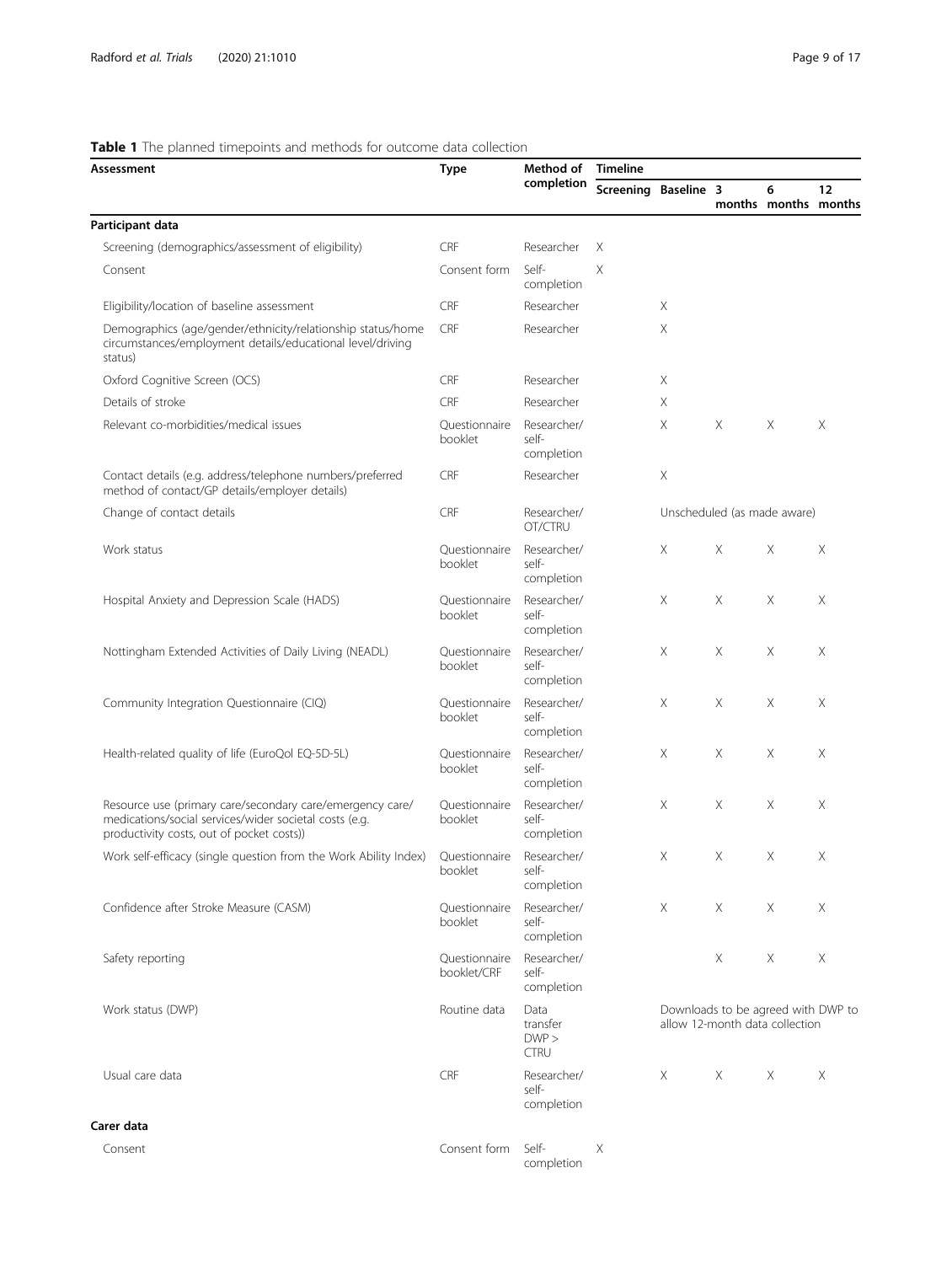|  |  |  |  |  | Table 1 The planned timepoints and methods for outcome data collection (Continued) |
|--|--|--|--|--|------------------------------------------------------------------------------------|
|  |  |  |  |  |                                                                                    |

| Assessment                                                                                  | <b>Type</b>              | Method of<br>completion            | <b>Timeline</b>      |   |          |                    |              |
|---------------------------------------------------------------------------------------------|--------------------------|------------------------------------|----------------------|---|----------|--------------------|--------------|
|                                                                                             |                          |                                    | Screening Baseline 3 |   |          | 6<br>months months | 12<br>months |
| Eligibility                                                                                 | CRF                      | Researcher                         |                      | X |          |                    |              |
| Contact details (address/telephone numbers/preferred method<br>of contact/GP details)       | CRF                      | Researcher                         |                      | X |          |                    |              |
| Carer demographics (age/gender/ethnicity/relationship to<br>participant/employment details) | Ouestionnaire<br>booklet | Researcher/<br>self-<br>completion |                      | X | X        | X                  | X            |
| Modified Caregiver Strain Index (MCSI)                                                      | Ouestionnaire<br>booklet | Researcher/<br>self-<br>completion |                      | X | $\times$ | $\times$           | $\times$     |
| Health-related quality of life (EuroQol EQ-5D-5L)                                           | Ouestionnaire<br>booklet | Researcher/<br>self-<br>completion |                      | X | X        | X                  | X            |
| Resource use (health, social care, and personal costs)                                      | Ouestionnaire<br>booklet | Researcher/<br>self-<br>completion |                      | X | $\times$ | $\times$           | X            |
| Questions relating to impact on carer's work                                                | Questionnaire<br>booklet | Researcher/<br>self-<br>completion |                      | X | $\times$ | $\times$           | X            |

- 2. Functional ability, measured via the Nottingham Extended Activities of Daily Living index [[43\]](#page-15-0). This tool measures abilities to carry out instrumental activities of daily living and has established validity among stroke survivors [[44](#page-15-0)].
- 3. Social participation, measured via the Community Integration Questionnaire [[45](#page-15-0)]. This tool is designed to assess productivity, and home and social integration following acquired brain injury, and has been found to have acceptable internal consistency [[46](#page-15-0)].
- 4. Health-related quality of life, measured via the EuroQol EQ-5D-5L [[47](#page-15-0)] which records self-ratings of health relating to mobility, self-care, usual activities, pain/discomfort, and anxiety/depression. It has been shown to have construct and convergent validity when tested on a stroke survivor population [\[48\]](#page-15-0).
- 5. Health and social care resource use, measured via a bespoke resource use questionnaire.
- 6. Work self-efficacy, measured via a single question from the Work Ability Index [\[49\]](#page-15-0), 'Assume that your work ability at its best has a value of 10 points. How many points would you give your current work ability?'
- 7. Confidence, measured via the Confidence after Stroke Measure [\[50](#page-15-0)]. This tool measures positive attitudes, confidence, and social confidence after stroke, and has established validity and reliability [\[51](#page-15-0)].

Research staff will receive training to ensure standardised completion of study-specific assessments. Participants and nominated carers will have the option to complete self-report questionnaires via post or online using internet-based software called QTool.

## Plans to promote participant retention and complete follow-up {18b}

Priming calls, initial and reminder letters/emails, and SMS prompts will be used to maximise data return at all timepoints. A 2-way SMS text message will also be sent (if mobile number provided) to confirm work status only of stroke survivors. If there is no response, the CTRU will alert research staff and, if possible, a blinded staff member will attempt to contact the participant via telephone or arrange a face-to-face visit to perform the assessment.

#### Data management {19}

Data collection forms transferred to/from the CTRU will be coded with a study number (made up of the recruitment site code and the participant's unique sequential trial number), the participant's initials, and date of birth. Study data will be held securely on paper and electronically at the University of Leeds' CTRU, and appropriate processes put in place for the transfer, storage, restricted access, and disposal of personal information. Relevant Standard Operating Procedures, Guidelines and Work Instructions in relation to data management, processing, and analysis of data will be followed.

## Confidentiality {27}

All study staff and investigators will endeavour to protect the rights of the trial's participants to privacy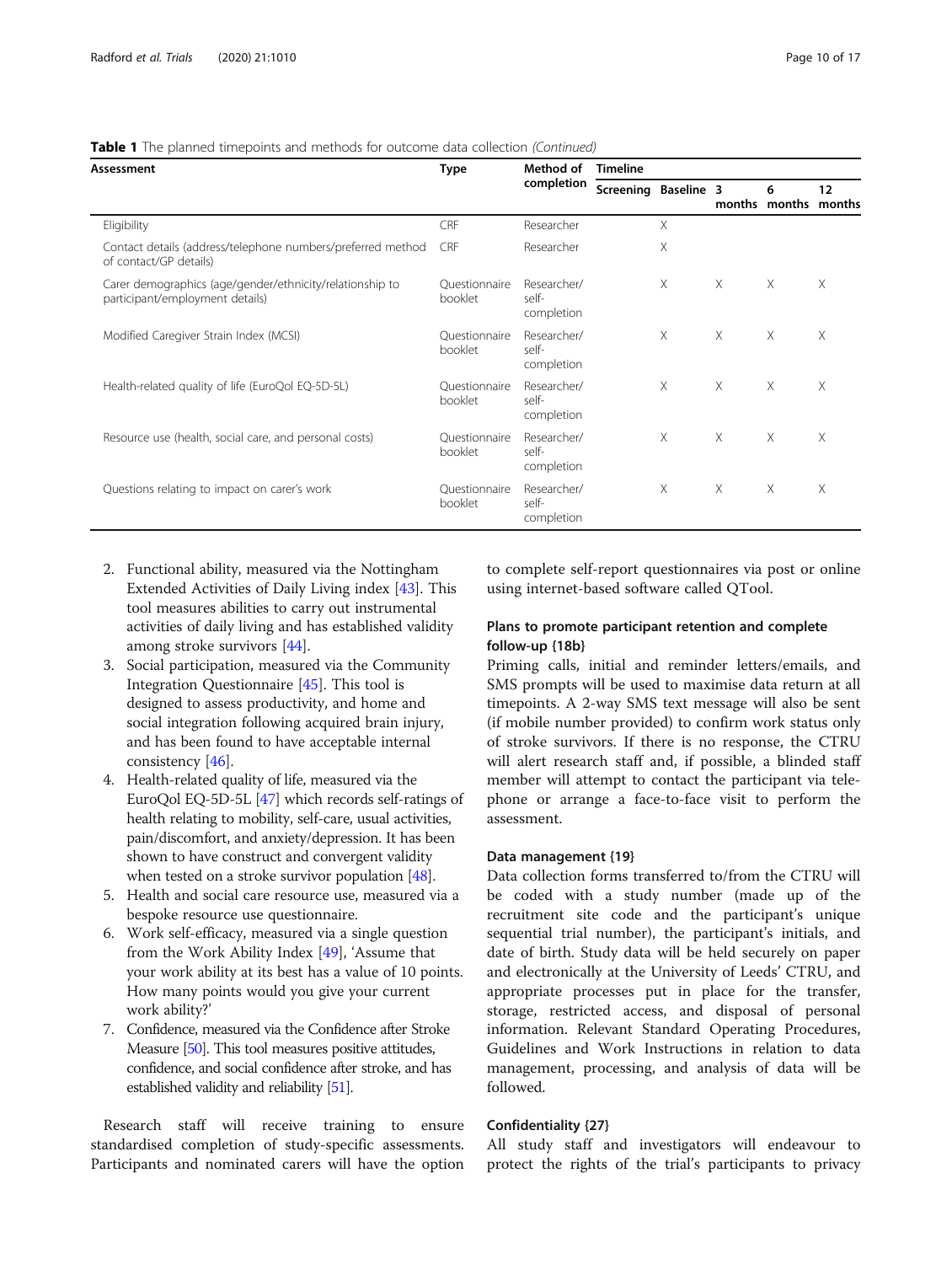and informed consent. All information collected will be handled strictly in accordance with the consent provided, adhering to the Data Protection Act 2018 [[52](#page-15-0)] at all times. Upon study completion, sites will archive all study data until authorisation for confidential destruction is provided by the study sponsor. Upon study completion, the data shall be transferred from CTRU to the University of Nottingham in an encrypted format and stored for at least 7 years. The Trial Master File and documents held by the CTRU will be archived at secure facilities at the University of Nottingham and University of Leeds.

## Plans for collection, laboratory evaluation, and storage of biological specimens for genetic or molecular analysis in this trial/future use {33}

There are no plans for collection, laboratory evaluation, or storage of biological specimens for this study.

#### Statistical methods

## Statistical methods for primary and secondary outcomes {20a}

A detailed statistical analysis plan will be finalised and agreed prior to analysis by the research team. No formal interim analyses are planned. A single final analysis is planned after the trial is closed to recruitment and follow-up and when the full database has been cleaned and locked. Analyses will be completed by the CTRU statisticians using SAS software. Descriptive data (e.g. total numbers of screened patients, patients eligible for participation, those providing consent, reasons for nonentry) will be reported. Baseline characteristics for each study arm will be summarised.

The primary analysis will compare the proportions of participants in work at 12 months post-randomisation between arms, using a partially nested logistic regression mixed-effects model accounting for clustering in the intervention arm only, The model will adjust for stratification factors (site, age, EQ5D mobility score, OCS picture naming score, OCS executive task score) as fixed effects. Therapist (for those in intervention arm) and treatment group will be fitted as random effects. If a participant is unable to report their working status, e.g. if they are dead, this will be taken as a negative response to the question. Other missing data will be assumed missing at random for the primary analysis; multiple imputation for handling such missing data will be explored as a sensitivity analysis.

Analysis of secondary outcomes (return to work with the same employer, number of hours worked per week, number of days in work, mood, physical function, community participation, work self-efficacy, post-stroke confidence) at 3, 6, and 12 months will use a similar modelling strategy to analyse secondary outcome data.

Logistic or linear mixed-effects models will be fitted as appropriate.

For all primary and secondary analysis models, corresponding parameter estimates, standard errors, hazard ratios, 95% confidence intervals,  $p$  values, and ICC (in intervention) will be reported.

#### Interim analyses {21b}

No interim analyses are planned.

## Methods for additional analyses (e.g. subgroup analyses) {20b}

Baseline characteristics of those lost to follow-up will be compared with those not lost to follow-up to assess for bias. In addition to the intention to treat (ITT) analysis, Complier Average Causal Effect (CACE) analyses will be undertaken on the primary endpoint in order to measure the impact of the intervention among participants who complied with treatment. Parameter estimates for the intervention effect can then be compared with those from the ITT analysis to help better evaluate the effect of the intervention. Several CACE models will be examined, using increasingly strict definitions of engagement. The CACE models will use the same mixed-effects modelling techniques used in the primary analysis to ensure for reasonable comparisons to be made. Baseline characteristics of those lost to follow-up at the 12-month timepoint will be compared with those not lost to follow-up to assess for bias.

#### Methods for economic analysis

A within-trial economic evaluation (a cost-utility analysis) will be conducted comparing the costs and QALYs in the ESSVR plus usual care group to usual care alone group for participants of working age from the perspective of the UK NHS and PSS in the base case as recommended [\[53](#page-15-0)] and from a wider perspective in secondary analysis to reflect the expected wider costs and benefits of the VR intervention.

The intervention resource use (comprising training, mentoring, and delivery) will be captured and recorded by the intervention OTs. This will be used to estimate the cost of the training and mentoring components to be used in the main economic evaluation. Levels of wider health, PSS, and societal resource use at baseline, 3, 6, and 12 months will be captured using a bespoke resource use questionnaire designed for self-completion (or with help where required). Although intervention delivery costs will be estimated using data captured by the OTs delivering the interventions, these will not be included in the economic evaluation as it was felt by the research team, which includes PPI members, that participants would not be able to distinguish between intervention OT visits and non-intervention OT visits such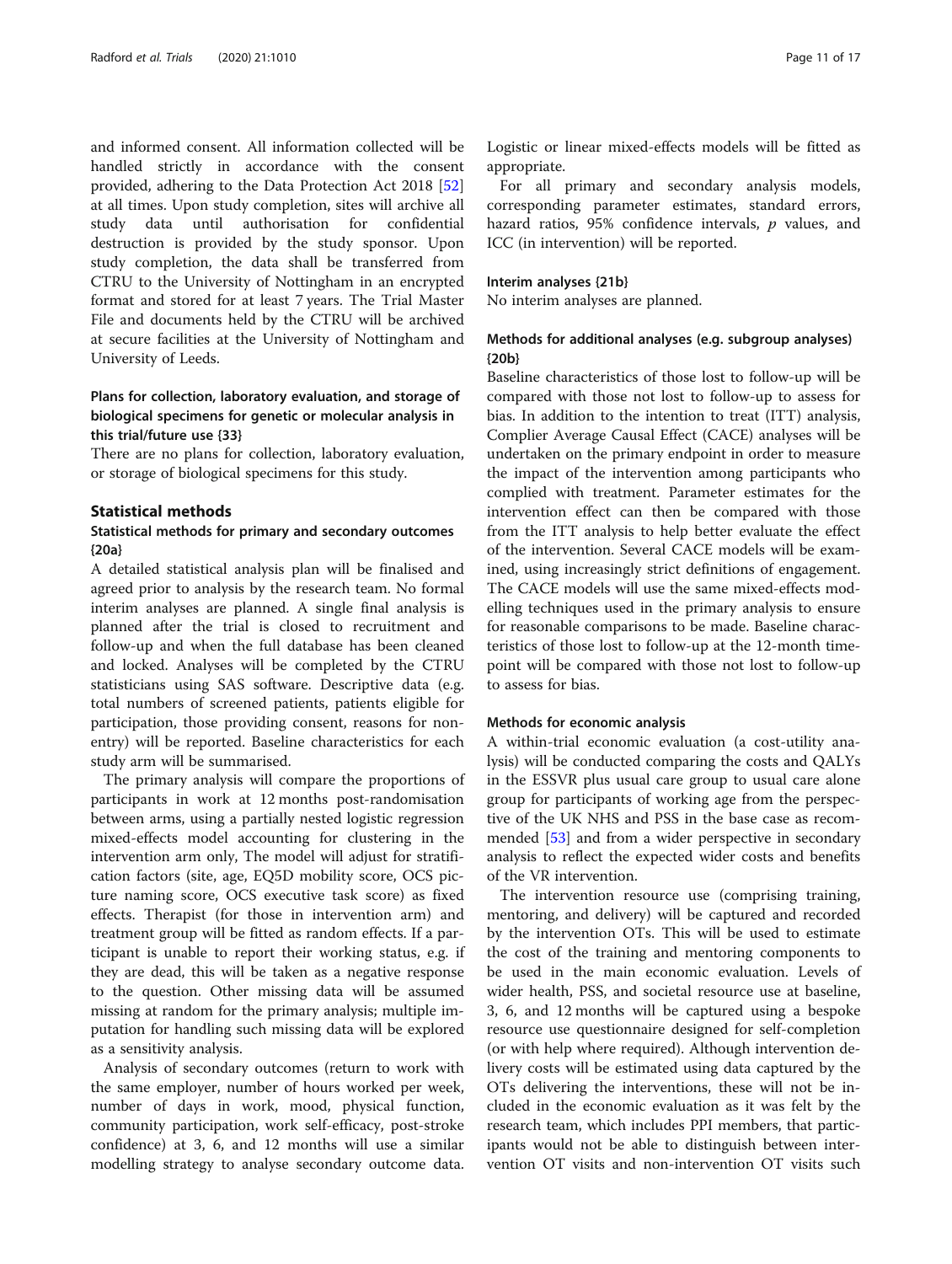that participants are going to be asked explicitly to include all visits in their responses to the resource use questions. To avoid the potential for double counting, we will therefore base resource use and costs on patient reported data only with the exception of training and mentoring costs. We will attach published national unit costs using the common recent price year [[54](#page-15-0)–[56](#page-15-0)] to individual-level quantities of resource use and estimate the mean cost per participant incorporating the cost of the intervention and wider healthcare and PSS resource use (primary care, secondary care, emergency care, medications, and social services). Secondary analysis will take a wider cost perspective including participants, carers, and employers and wider public sector services perspective where possible.

Health-related quality of life will be measured using the EQ-5D-5L [\[47,](#page-15-0) [57\]](#page-16-0) at baseline, 3, 6, and 12 months, and valued in line with guidance at the time of analysis [[58\]](#page-16-0). QALYs will be estimated for the trial period using linear interpolation and area under the curve analysis, adjusting for baseline values [[59\]](#page-16-0).

A regression-based approach (seemingly unrelated regression equations)  $[60]$  $[60]$  will be used for the statistical analysis if the necessary assumptions hold. The level of uncertainty associated with the decision over which option is most cost-effective will be explored using nonparametric bootstrapping [\[61\]](#page-16-0) to construct the costeffectiveness acceptability curve (CEAC) [[62\]](#page-16-0). Neither costs nor QALYs will be discounted reflecting the time frame of the trial. Missing data will be handled in line with the approach reported by [\[63\]](#page-16-0). Where appropriate, the economic analysis will take the same approach to missing data as the clinical statistical analysis to ensure consistency. Sensitivity analysis will explore the impact of different ways of handling missing data.

The planned economic analysis is subject to change to ensure it stays in line with any changes to accepted methodology during the course of the study. A detailed Health Economics Analysis Plan will be finalised and reviewed by an independent health economist prior to the trial database being locked.

#### Methods in analysis to handle protocol non-adherence and any statistical methods to handle missing data {20c}

Analyses will be conducted on all randomised participants, in the study arms to which they were allocated, regardless of intervention non-adherence. Missing data may occur at the item, scale, and timepoint levels. Recommendations on handling of missing item data from scoring protocols will be followed. Otherwise, items will be prorated where 75% or more items for a scale are present. Mechanisms for missing data on variables and key scales will be explored and a multiple imputation model built covering the primary analysis. A sensitivity analysis will explore the impact of employing different missing data handling strategies.

## Plans to give access to the full protocol, participant-level data, and statistical code {31c}

Upon study completion, any party may apply to the Chief Investigator for access to the full protocol, participant-level data, and statistical code for academic research purposes. An information governance committee will govern data access.

#### Oversight and monitoring

## Composition of the coordinating centre and trial steering committee {5d}

The TMG will include the Chief Investigator, CTRU, and key external staff members, including two individuals with acquired brain injuries from the PPI group. TMG responsibilities will include clinical set-up of the study, ongoing management, study promotion, and planning for interpretation and dissemination of results. TMG meetings will be held quarterly as a minimum. Further PPI will be provided by the trial's PPI group, which will include individuals from Different Strokes, Stroke Association, and Headway charities.

The TSC will include an independent chairperson and multiple independent members (including a PPI group member, statistician, and person/s with clinical and trial experience). TSC meetings will take place annually at a minimum to monitor study progress and provide public, clinical, and/or professional advice to TMG members. A TSC sub-committee will review safety issues where necessary.

## Composition of the data monitoring committee, its role and reporting structure {21a}

The CTRU at the University of Leeds will be responsible for monitoring the quality and completeness of study data, in accordance with Standard Operating Procedures (SOPs) and Consolidated Standards of Reporting Trials (CONSORT) guidelines. The TSC will be responsible for reviewing clinical governance issues (in liaison with NHS Trusts, if relevant), and any concerns warranting modification or termination of the study. Decision to terminate the study will be made by the TSC and sponsor.

#### Adverse event reporting and harms {22}

Adverse events will be reported if classified as a Related and Unsuspected Serious Adverse Event (RUSAE), i.e. an event that is unexpected in severity and seriousness, and suspected to be related to the study intervention. Possible examples include accidental injury resulting from workplace adaptations recommended by a RETAKE OT,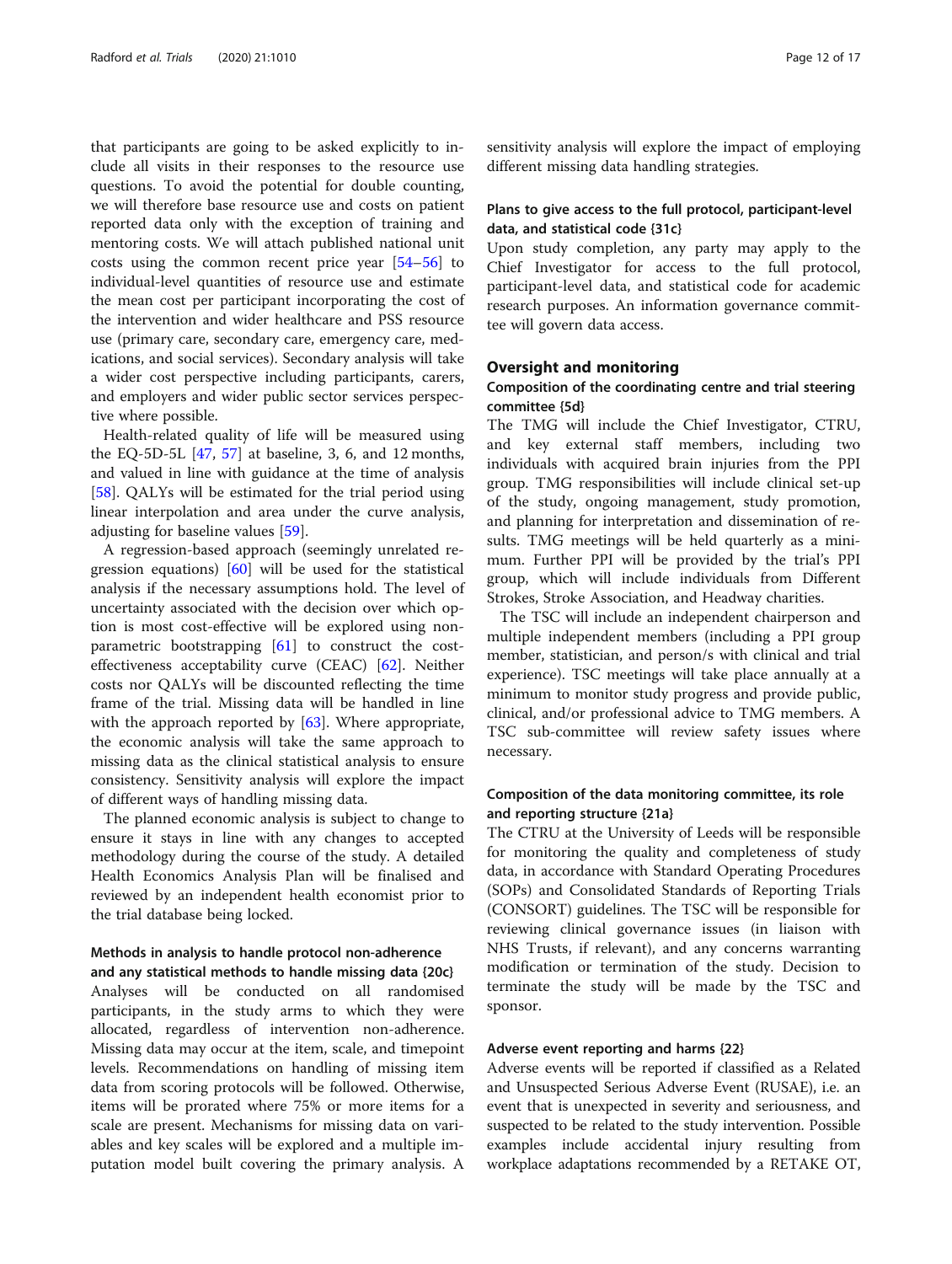and/or work accidents resulting in injury and hospital treatment.

Self-reported data on adverse events will be collected at 3, 6, and 12 months post-randomisation, or via a site notifying the CTRU or research team. Adverse events will be immediately reported to the Chief Investigator, who will take appropriate medical action, inform and send follow-up information and reports to the REC, and make necessary protocol amendments.

#### Frequency and plans for auditing trial conduct {23}

Investigators will notify the CTRU if there is a breach of protocol or GCP principles likely to significantly affect participants' safety, health, and wellbeing, or scientific value of the research.

## Plans for communicating important protocol amendments to relevant parties (e.g. trial participants, ethical committees) {25}

Important protocol amendments will be made by the Chief Investigator, following consultation with the TMG and any required approval from the REC and Research and Development departments. Amendments will be communicated to participants by the PI, and an amended Informed Consent form completed.

#### Dissemination plans {31a}

Study findings will be disseminated, regardless of direction or magnitude of effect, through journal articles, conference presentations, and a peer-reviewed NIHR HTA report submitted within 14 days of study completion. Authorship decisions will be guided by journal criteria. Local collaborators will not have access to study data until publication of the main findings. Participants, study investigators, and PPI group will be informed of results via the study newsletter.

#### **Discussion**

The importance of supporting stroke survivors with RTW is recognised in national policy and clinical guidelines and is a UK government priority and NHS outcome. However, a lack of evidence for the clinicaland cost-effectiveness of stroke-specialist VR has impeded development and commissioning of VR services for this population.

ESSVR is a complex intervention designed to support stroke survivors to access, return to, and maintain working roles in the 12 months following a stroke. A feasibility RCT [[31\]](#page-15-0) demonstrated that ESSVR (plus UC) was more effective than UC alone for supporting RTW among stroke survivors, and showed that the intervention could be researched in NHS settings alongside routine care. However, this was a single-centre trial and results were not powered to determine

effectiveness. This protocol describes a multi-centre RCT to determine the clinical- and cost-effectiveness of ESSVR plus UC compared with UC alone.

RTW after stroke is considered a key rehabilitation goal and an indicator of recovery [\[64](#page-16-0)]. The National Stroke Programme was developed to achieve the aims of the NHS Long Term Plan [[25\]](#page-15-0) and highlights that improving access to VR will increase the number of stroke survivors returning to work [[65\]](#page-16-0). Despite this, health services do not always routinely provide VR, consider VR to be within their remit, or address stroke-specific deficits that can impede successful RTW [\[66](#page-16-0)]. The need for provision of stroke-specialist VR is becoming increasingly important, as there continue to be rises in the incidence of stroke among younger people, retirement age thresholds, and the societal costs of stroke. This need is further compounded by the impending recession and predicted twofold increase in UK unemployment rates resulting from the COVID-19 pandemic [\[15\]](#page-15-0).

The National Stroke Strategy [\[18\]](#page-15-0) and National Institute of Health and Care Excellence (NICE) [[19](#page-15-0)] both recommend that VR be offered to stroke survivors in a timely manner to enable reasonable and necessary adjustments to be made to support their RTW. NICE recommends identifying the demands of the working role and the person's impairments on work performance, tailoring the VR intervention, educating employers about the Equality Act 2010 and support available, conducting workplace visits, and liaising with employers to establish reasonable accommodations such as phased return or equipment provision [\[19\]](#page-15-0). The ESSVR intervention incorporates all of the above recommendations, but also includes consideration of adjustments that can be made to work roles/responsibilities, levels of supervision and support, work preparation activities, and education for stroke survivors, employers/co-workers, and families about stroke-specific disabilities.

The lack of an approved VR pathway within local areas has previously resulted in miscommunication, inadequate training and knowledge of stroke and VR, poor cross-service collaboration, and mild stroke patients receiving little or no support to RTW [[66\]](#page-16-0). The ESSVR intervention is innovative because it encourages collaboration across the workplace and acute and community health services, an approach highly recommended in the aftermath of the COVID-19 pandemic [[67\]](#page-16-0). Occupational therapists delivering the intervention are specially trained to meet the needs of stroke survivors wishing to RTW and encouraged to provide a flexible and responsive service for as long as necessary up to 12 months post-stroke. Individually tailored cross-service interventions of this kind can be more costly in the short-term. However, a pilot study for a similar intervention among people with traumatic brain injuries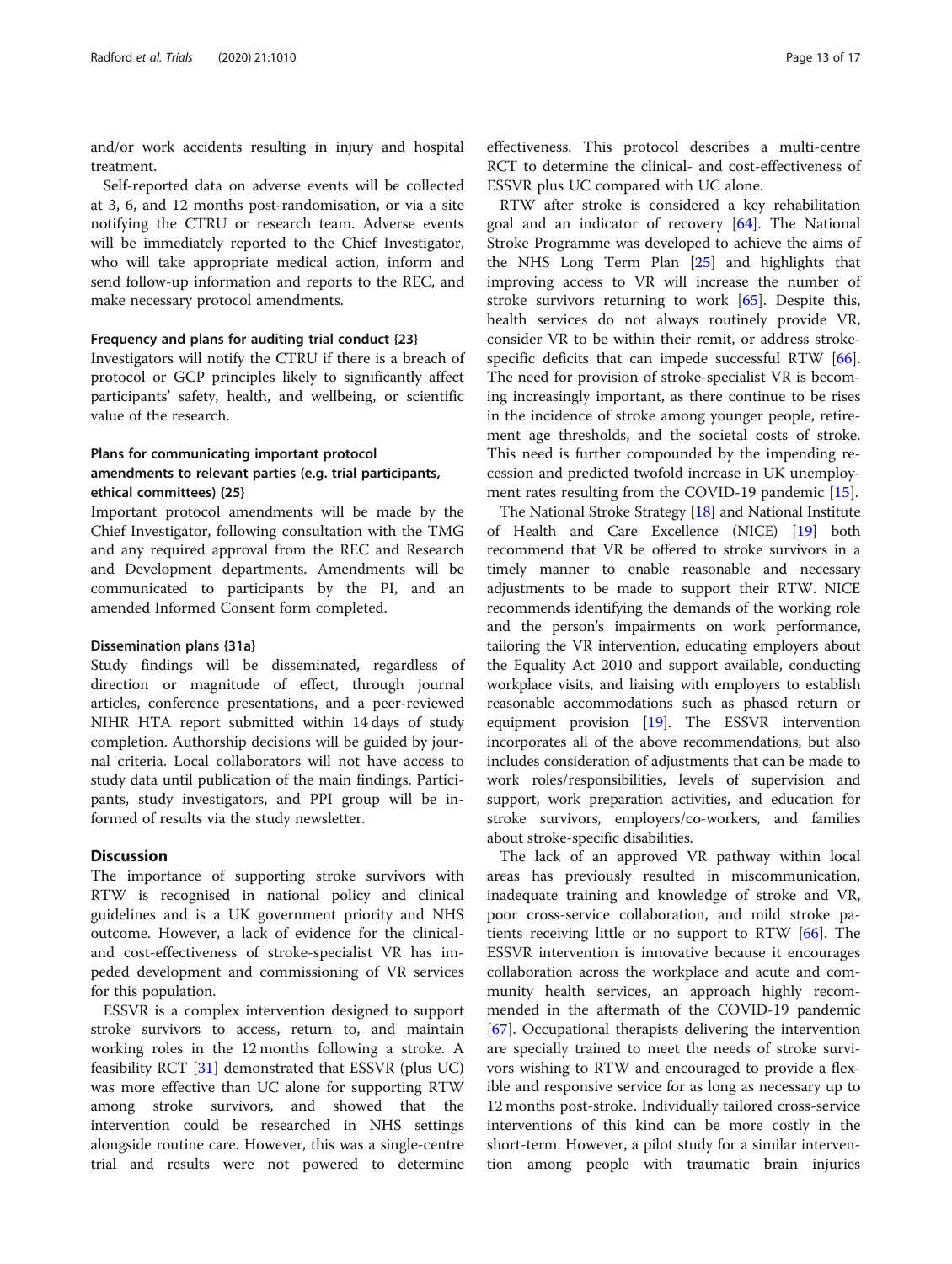reported that the mean health costs per person were only £75 greater per annum  $[68]$  $[68]$ . In addition, the longterm cost benefits for this intervention could be high. The 6-year follow-up (19 out of 43 participants) for the feasibility RCT demonstrated that most stroke survivors working at 12 months were still working 6 years later (74%;  $n = 14$ ) [[37](#page-15-0)]. People who return to and stay in work contribute more to the economy and are less likely to experience and require expensive treatment for depression [[32,](#page-15-0) [69](#page-16-0)].

The ESSVR intervention has been designed in accordance with the Medical Research Council's framework for developing and evaluating complex interventions [[70](#page-16-0)]. This multi-centre RCT includes an embedded economic evaluation to estimate cost-effectiveness and cost-utility analyses from NHS and PSS perspectives. A mixed methods approach will be taken in the process evaluation (reported elsewhere) to identify contextual factors influencing ESSVR implementation, RTW outcomes, and roll-out within NHS stroke rehabilitation services. If the ESSVR intervention was found to be clinically and cost-effective and could be included as part of routine NHS care, it would ensure stroke survivors of working age have a meaningful rehabilitation endpoint (i.e. RTW). RTW will also enable them to develop a sense of purpose, establish routine, improve their self-worth, have greater financial security, increase social contact, and contribute to the economy [\[71\]](#page-16-0).

There are various practical and operational issues to consider in this study. For example, certain trial processes may require adaptation to suit participants' individual needs, because stroke survivors can experience problems with fatigue, concentration, attention, communication, vision, and memory [\[2](#page-14-0), [72](#page-16-0)]. This study includes participants with strokes of varying severities; therefore, research staff will need to be consistently attentive to each participant's mental capacity and their consent to take part in the study. SMS text reminders and telephone calls will be conducted to support timely completion of selfreport follow-up questionnaires, with involvement of carers and/or telephone support where necessary. Potential barriers to intervention delivery and RTW may include lack of participant and/or employer engagement, participants having limited insight into their disabilities, and/or participants' inability to return to previous working roles. Such issues will be managed on a case-by-case basis through regular discussions between RETAKE OTs and mentors.

Therapists should receive training to equip them for supporting stroke survivors to RTW [\[66\]](#page-16-0). In this study, RETAKE OTs will receive a comprehensive 2-day training package including an ESSVR manual, interactive workshops, and refresher days once recruitment has commenced. Tele-mentoring sessions will be provided

monthly with additional mentoring support as needed, to support the OTs with clinical reasoning and help to ensure implementation fidelity. Competency assessments at 6 and 12 months into the intervention period will highlight any further training and/or mentoring support needs.

The ESSVR intervention is a bespoke, manualised, early vocational rehabilitation intervention and is not routinely provided within pre-existing VR pathways. To minimise the risk of contamination, a list of recruited participants will be maintained to ensure RETAKE OTs do not treat UC participants referred to their service during the intervention period. Any potential contamination issues will be discussed between RETAKE OTs and mentors and escalated to the Chief Investigator where necessary. Similarly, the RETAKE OTs will be able to receive support from the mentors and central RETAKE team if they experience difficulty—or are unable to deliver the intervention due to personal or practical matters, such as caseload pressures, sickness, and maternity leave. By offering this support, mentors and/or the central RETAKE team will be able to protect the health and wellbeing of the RETAKE OTs and ensure the participant has ongoing ESSVR throughout the intervention period.

The shift from a single-centre to a multi-centre design also means that extra care will be needed to ensure recruitment staff can recruit eligible participants within 12 weeks of their stroke. Prior to setup, site initiation visits and telephone meetings will be conducted with therapy managers and other relevant staff to ensure the site is able to deliver the intervention. Staffing levels, recruitment targets, and securing of backfill funding for local RETAKE staff time will be included as topics of discussion during such meetings.

The rising incidence of stroke among younger people, the UK's economic forecast, and clinical drivers highlight the need for stroke survivors to receive support to RTW. This RCT is a component of a programme of work aimed at investigating the implementation of ESSV R among stroke survivors of working age. Evidence for the clinical- and cost-effectiveness of ESSVR would align with political and clinical guidelines and support its rollout within NHS settings.

### Trial status

Protocol version 5.0, 18 February 2020. Recruitment for the study commenced in May 2018 and was planned for 26 months. Challenges in trial delivery and the impact of the COVID-19 pandemic meant that recruitment was halted. The recruitment completion date is currently under review, but it is estimated that this will take place in December 2020.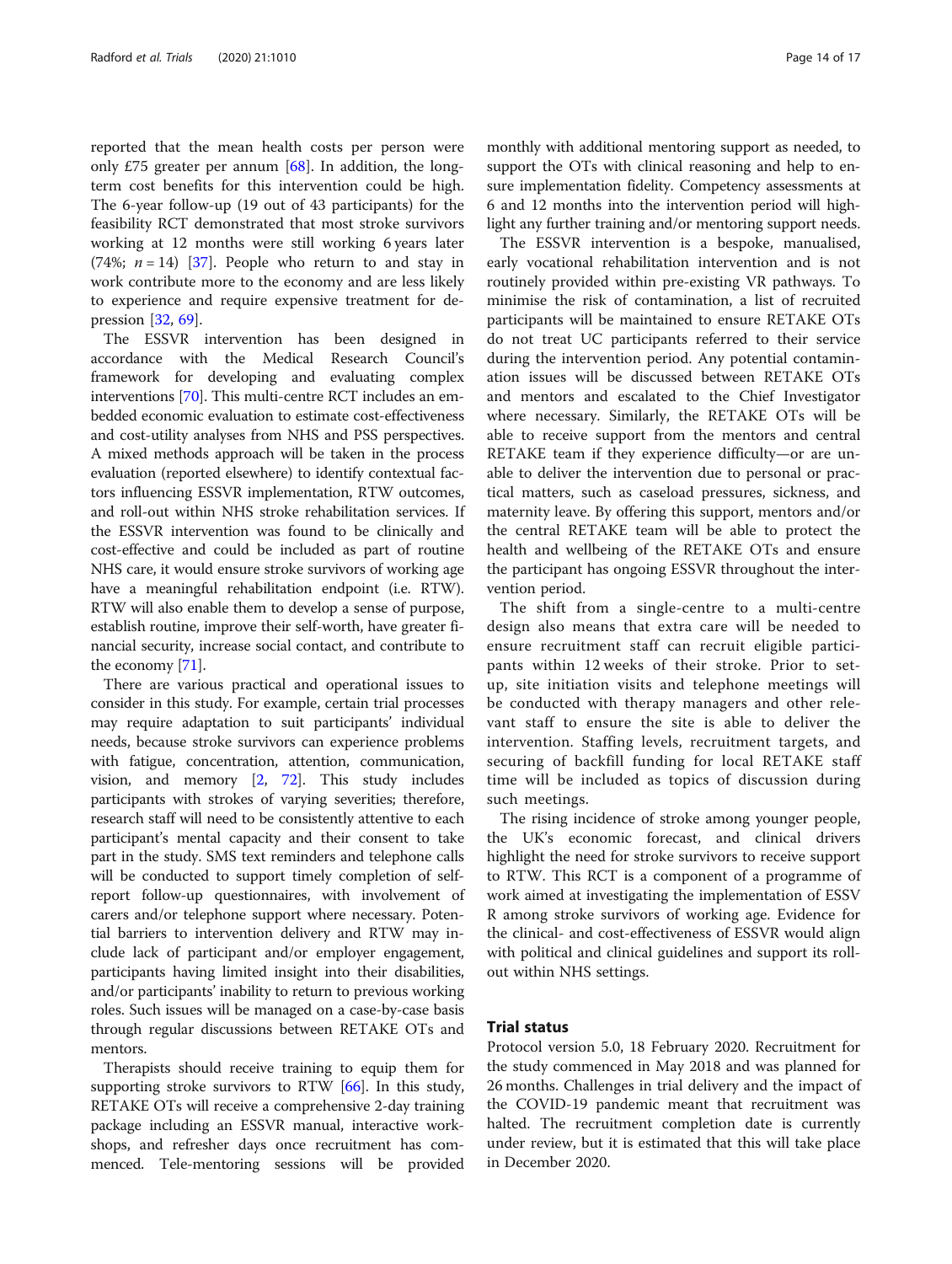#### <span id="page-14-0"></span>Supplementary Information

The online version contains supplementary material available at [https://doi.](https://doi.org/10.1186/s13063-020-04883-1) [org/10.1186/s13063-020-04883-1.](https://doi.org/10.1186/s13063-020-04883-1)



#### Abbreviations

CACE: Complier Average Causal Effect; CEAC: Cost-effectiveness acceptability curve; CRF: Case Reporting Form; CRN: Clinical Research Network; CTRU: Clinical Trials Research Unit; EQ-5D-5L: EuroQol 5 dimensions and 5 levels; ESSVR: Early Stroke Specialist Vocational Rehabilitation; ITT: Intention to treat; NHS: National Health Service; NICE: National Institute for Health and Care Excellence; NIHR HTA: National Institute for Health Research Health Technology Assessment; OCS: Oxford Cognitive Screen; OT: Occupational therapist; PPI: Patient and Public Involvement; PI: Principal Investigator; PSS: Personal Social Services; QALYs: Quality-adjusted life years; REC: Research Ethics Committee; RCT: Randomised controlled trial; RETAKE: RETurn to work After stroKE; RTW: Return to work; SFQ: Site Feasibility Questionnaire; SOP: Standard Operating Procedure; SPIRIT: Standard Protocol Items: Recommendations for Interventional Trials; TMG: Trial Management Group; TSC: Trial Steering Committee; UC: Usual care; UK: United Kingdom; US: United States; VR: Vocational rehabilitation

#### Acknowledgements

The authors wish to thank Dr. David Clarke, Marie Fletcher, Marissa Arfan, Andrew Carter, and Dr. Bonnie Cundill for their support in the planning and preparation for this protocol paper.

#### Authors' contributions {31b}

KR, AFa, AB, ROC, MW, and CW conceived the study. VM, SH, IH, RB, JP, JH, TS, and KP operationalised the protocol. JH, JP, and KR designed the intervention. AS has the role of trial sponsor. KR, DC, and CM designed the process evaluation. IH, RB, and AFa devised the data management and statistical analysis plan. TS designed the health economics plan. JS and JM acted as PPI collaborators to support plans for trial design/delivery, management, and dissemination of trial findings. VM and SH have responsibility for management of the programme. KC, TS, RB, and VM drafted the manuscript; all authors read and approved the final version.

#### Competing interests {28}

The authors declare that they have no competing interests.

#### Funding {4}

This article presents research funded by the NIHR HTA programme (ref: 15/ 130/11) (Additional file 7). The views expressed herein are those of the authors, not necessarily the NIHR, the Department of Health and Social Care, or the NHS. As part of the funding application procedure, the study underwent a full peer review with feedback incorporated within the final protocol. The funders and sponsor had no further input into the trial design, collection of data, analysis, data management, interpretation and writing up results, or the decisions concerning publication.

#### Availability of data and materials {29}

On study completion, the final trial dataset will be archived at the University of Nottingham. Following completion of the project, any party may apply to the corresponding author for access to the dataset. Access will be governed by an information governance committee formed between the University of Nottingham and the University of Leeds.

#### Consent for publication {32}

Not applicable.

#### Ethics approval and consent to participate {24}

Ethical approval has been obtained through the East Midlands – Nottingham 2 Research Ethics Committee (REC) (Ref: 18/EM/0019) (Additional file 8) and the NHS Health Research Authority (Additional file 9). Informed consent to participant will be obtained from all participants in written form. Any protocol amendments will be approved by the REC prior to informing study sites of any related process changes. Amendments impacting participants' involvement will be communicated to them in an appropriate manner, as agreed by the REC.

#### Author details

<sup>1</sup> Division of Rehabilitation and Ageing, School of Medicine, Medical School Queen's Medical Centre, B-Floor, Nottingham NG7 2UH, UK. <sup>2</sup>Clinical Trials Research Unit (CTRU), Leeds Institute of Clinical Trials Research, University of Leeds, Level 11 Worsley Building, Leeds LS2 9JT, UK.<sup>3</sup> Health Economics Group, Norwich Medical School, University of East Anglia, Room 2.37, Norwich Research Park, Norwich NR4 7TJ, UK. <sup>4</sup>Division of Neuroscience and Experimental Psychology, School of Biological Sciences, University of Manchester MAHSC, Manchester M13 9PL, UK.<sup>5</sup> Academic Department of Rehabilitation Medicine, Leeds Institute of Molecular Medicine, University of Leeds, Level D, Martin Wing, Leeds General Infirmary, Leeds LS1 3EX, UK. <sup>6</sup>Patient and Public Involvement Collaborator, Hampshire, UK. <sup>7</sup>Department of Population Health Sciences, Faculty of Life Sciences & Medicine, King's College London, 5th Floor Addison House, Guy's Campus, London SE1 1UL, UK. <sup>8</sup>Different Strokes, Raphael House, Ilford, London IG1 1YT, UK. <sup>9</sup>Lancashire Clinical Trials Unit, School of Health, University of Central Lancashire, Brook Building, Room 217, Preston PR1 2HE, UK. <sup>10</sup>Research and Innovation, Jubilee Conference Centre, Jubilee Campus, Wollaton Road, Nottingham NG8 1BB, UK.

#### Received: 8 July 2020 Accepted: 10 November 2020 Published online: 09 December 2020

#### References

- Public Health England (PHE). Briefing document: first incidence of strokes, estimates for England 2007 to 2016: PHE; 2018. [https://assets.publishing.](https://assets.publishing.service.gov.uk/government/uploads/system/uploads/attachment_data/file/678444/Stroke_incidence_briefing_document_2018.pdf) [service.gov.uk/government/uploads/system/uploads/attachment\\_data/file/6](https://assets.publishing.service.gov.uk/government/uploads/system/uploads/attachment_data/file/678444/Stroke_incidence_briefing_document_2018.pdf) [78444/Stroke\\_incidence\\_briefing\\_document\\_2018.pdf](https://assets.publishing.service.gov.uk/government/uploads/system/uploads/attachment_data/file/678444/Stroke_incidence_briefing_document_2018.pdf). Accessed 4 May 2020.
- 2. Stroke Association. A complete guide to stroke for employers: Stroke Association; 2019. [https://www.stroke.org.uk/system/files/new\\_pdfs\\_2019/](https://www.stroke.org.uk/system/files/new_pdfs_2019/f41cg_a_complete_guide_to_stroke_for_employers_v3_oct_2019.pdf) [f41cg\\_a\\_complete\\_guide\\_to\\_stroke\\_for\\_employers\\_v3\\_oct\\_2019.pdf.](https://www.stroke.org.uk/system/files/new_pdfs_2019/f41cg_a_complete_guide_to_stroke_for_employers_v3_oct_2019.pdf) Accessed 4 May 2020.
- Corr S, Wilmer S. Returning to work after a stroke: an important but neglected area. Br J Occup Ther. 2003;66(5):186–92.
- 4. Frank AO, Thurgood J. Vocational rehabilitation in the UK: opportunities for health-care professionals. Int J Ther Rehabil. 2006;13(3):126–34.
- 5. Daniel K, Wolfe CD, Busch MA, McKevitt C. What are the social consequences of stroke for working-aged adults? A systematic review. Stroke. 2009;40(6):e431–40.
- 6. Lindström B, Röding J, Sundelin G. Positive attitudes and preserved high level of motor performance are important factors for return to work in younger persons after stroke: a national survey. J Rehabil Med. 2009;41(9):714.
- 7. Radford K, Walker M. Impact of stroke on return to work. Brain Impair. 2008; 9(2):161–9.
- 8. Coole C, Radford K, Grant M, Terry J. Returning to work after stroke: perspectives of employer stakeholders, a qualitative study. J Occup Rehabil. 2013;23(3):406–18.
- 9. British Society of Rehabilitation Medicine (BSRM). Vocational rehabilitation the way forward: report of a working party. 2nd ed: BSRM; 2003. [https://](https://www.networks.nhs.uk/nhs-networks/vocational-rehabilitation/documents/BSRM-VocRehabUpdate2ndEd.pdf) [www.networks.nhs.uk/nhs-networks/vocational-rehabilitation/documents/](https://www.networks.nhs.uk/nhs-networks/vocational-rehabilitation/documents/BSRM-VocRehabUpdate2ndEd.pdf) [BSRM-VocRehabUpdate2ndEd.pdf.](https://www.networks.nhs.uk/nhs-networks/vocational-rehabilitation/documents/BSRM-VocRehabUpdate2ndEd.pdf) Accessed 13 May 2020.
- 10. Royal College of Occupational Therapists (RCOT). Getting my life back: occupational therapy promoting mental health and wellbeing in England: RCOT; 2018. [https://www.kmpt.nhs.uk/media/1059/getting-my-life-back\\_](https://www.kmpt.nhs.uk/media/1059/getting-my-life-back_england.pdf) [england.pdf.](https://www.kmpt.nhs.uk/media/1059/getting-my-life-back_england.pdf) Accessed 12 May 2020.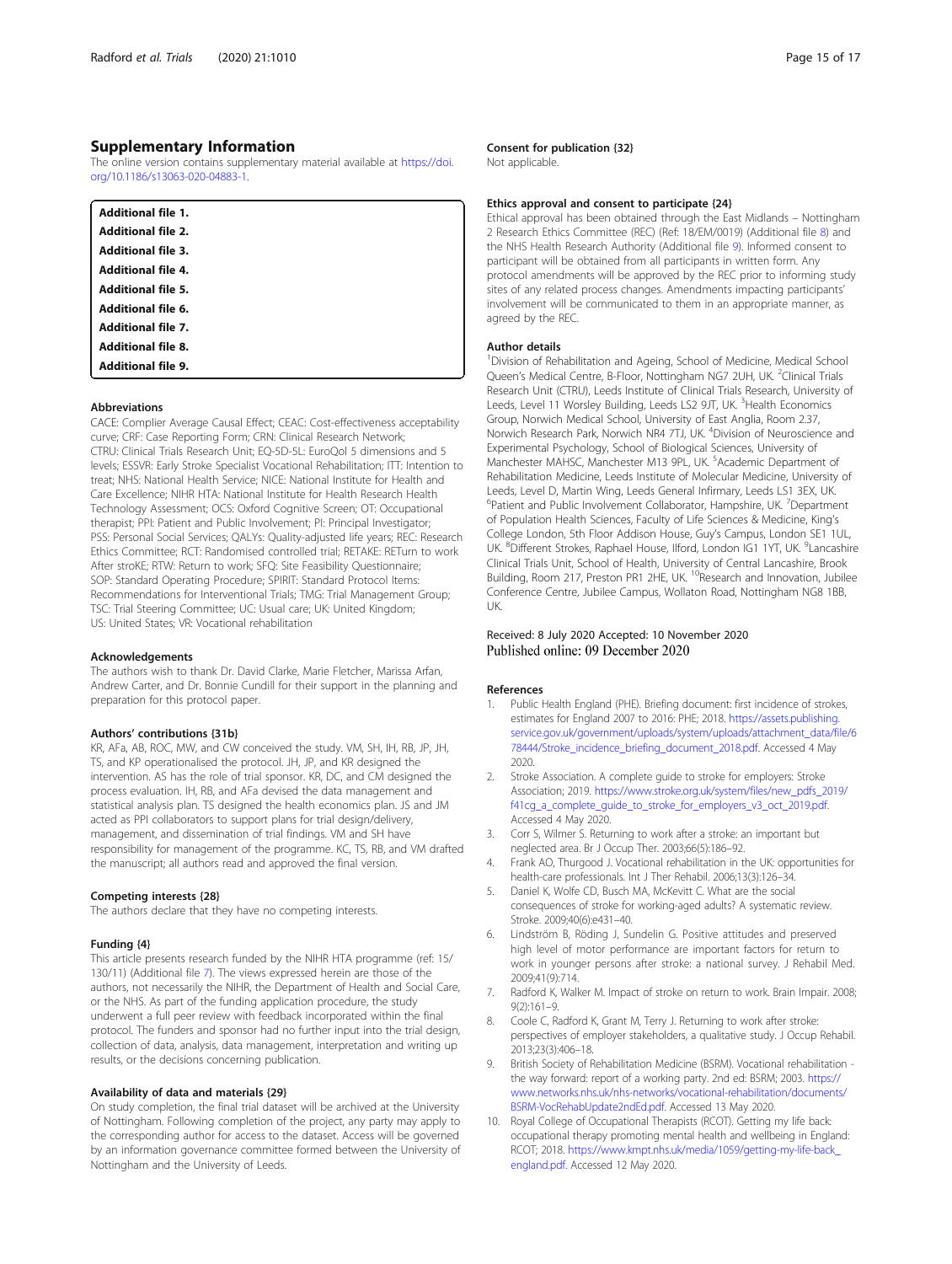- <span id="page-15-0"></span>11. Public Health England (PHE). Health matters: health and work: PHE; 2019. [https://www.gov.uk/government/publications/health-matters-health-and](https://www.gov.uk/government/publications/health-matters-health-and-work/health-matters-health-and-work)[work/health-matters-health-and-work](https://www.gov.uk/government/publications/health-matters-health-and-work/health-matters-health-and-work). Accessed 12 May 2020.
- 12. Arauz A. Return to work after stroke: the role of cognitive deficits. J Neurol Neurosurg Psychiatry. 2013;84(3):240.
- 13. Patel A, Berdunov V, Quayyum Z, King D, Knapp M, Wittenberg R. Estimated societal costs of stroke in the UK based on a discrete event simulation. Age Ageing. 2019;49(2):270–6.
- 14. The Employment Equality (Repeal of Retirement Age Provisions) Regulations 2011. [http://www.legislation.gov.uk/uksi/2011/1069/pdfs/uksi\\_20111069\\_en.](http://www.legislation.gov.uk/uksi/2011/1069/pdfs/uksi_20111069_en.pdf) [pdf](http://www.legislation.gov.uk/uksi/2011/1069/pdfs/uksi_20111069_en.pdf). Accessed 6 May 2020.
- 15. Ping Chan S. Bank of England warns of sharpest recession on record 2020. British Broadcasting Corporation (BBC). [https://www.bbc.co.uk/news/](https://www.bbc.co.uk/news/business-52566030?intlink_from_url=https://www.bbc.co.uk/news/topics/clm1wxp5378t/uk-economy&link_location=live-reporting-story) [business-52566030?intlink\\_from\\_url=https://www.bbc.co.uk/news/topics/](https://www.bbc.co.uk/news/business-52566030?intlink_from_url=https://www.bbc.co.uk/news/topics/clm1wxp5378t/uk-economy&link_location=live-reporting-story) [clm1wxp5378t/uk-economy&link\\_location=live-reporting-story](https://www.bbc.co.uk/news/business-52566030?intlink_from_url=https://www.bbc.co.uk/news/topics/clm1wxp5378t/uk-economy&link_location=live-reporting-story). Accessed 11 May 2020.
- 16. Black CM. Working for a healthier tomorrow: Department for Work and Pensions; 2008. [https://assets.publishing.service.gov.uk/government/](https://assets.publishing.service.gov.uk/government/uploads/system/uploads/attachment_data/file/209782/hwwb-working-for-a-healthier-tomorrow.pdf) [uploads/system/uploads/attachment\\_data/file/209782/hwwb-working-for-a](https://assets.publishing.service.gov.uk/government/uploads/system/uploads/attachment_data/file/209782/hwwb-working-for-a-healthier-tomorrow.pdf)[healthier-tomorrow.pdf.](https://assets.publishing.service.gov.uk/government/uploads/system/uploads/attachment_data/file/209782/hwwb-working-for-a-healthier-tomorrow.pdf) Accessed 11 May 2020.
- 17. Tyerman A, Meehan M. Vocational assessment and rehabilitation after acquired brain injury: inter-agency guidelines: Royal College of Physicians of London; 2004. [https://www.bsrm.org.uk/downloads/vocational-assessment](https://www.bsrm.org.uk/downloads/vocational-assessment-rehabilitation-abi.pdf)[rehabilitation-abi.pdf](https://www.bsrm.org.uk/downloads/vocational-assessment-rehabilitation-abi.pdf). Accessed 6 Apr 2020.
- 18. Department of Health (DH). National Stroke Strategy: DH; 2007. [https://](https://www.england.nhs.uk/south/wp-content/uploads/sites/6/2017/07/national-stroke-strategy-2007.pdf) [www.england.nhs.uk/south/wp-content/uploads/sites/6/2017/07/national](https://www.england.nhs.uk/south/wp-content/uploads/sites/6/2017/07/national-stroke-strategy-2007.pdf)[stroke-strategy-2007.pdf.](https://www.england.nhs.uk/south/wp-content/uploads/sites/6/2017/07/national-stroke-strategy-2007.pdf) Accessed 6 Apr 2002.
- 19. National Institute for Health and Care Excellence (NICE). Stroke rehabilitation in adults: clinical guideline [CG162]: NICE; 2013. [https://www.nice.org.uk/](https://www.nice.org.uk/guidance/CG162) [guidance/CG162](https://www.nice.org.uk/guidance/CG162). Accessed 6 Apr 2020.
- 20. NHS England. NHS five year forward view: NHS England; 2014. [https://www.england.](https://www.england.nhs.uk/wp-content/uploads/2014/10/5yfv-web.pdf) [nhs.uk/wp-content/uploads/2014/10/5yfv-web.pdf](https://www.england.nhs.uk/wp-content/uploads/2014/10/5yfv-web.pdf). Accessed 6 Apr 2020.
- 21. Intercollegiate Stroke Working Party. National clinical guideline for stroke. 4th ed: Royal College of Physicians; 2012. [https://www.strokeaudit.org/](https://www.strokeaudit.org/Guideline/Historical-Guideline/National-Clinical-Guidelines-for-Stroke-fourth-edi.aspx) [Guideline/Historical-Guideline/National-Clinical-Guidelines-for-Stroke-fourth](https://www.strokeaudit.org/Guideline/Historical-Guideline/National-Clinical-Guidelines-for-Stroke-fourth-edi.aspx)[edi.aspx](https://www.strokeaudit.org/Guideline/Historical-Guideline/National-Clinical-Guidelines-for-Stroke-fourth-edi.aspx). Accessed 27 May 2020.
- 22. Department for Work and Pensions (DWP). Building capacity for work: a UK framework for vocational rehabilitation. London: DWP; 200.
- 23. Black CM, Frost D. Health at work an independent review of sickness absence: Department for Work and Pensions; 2011. [https://assets.publishing.](https://assets.publishing.service.gov.uk/government/uploads/system/uploads/attachment_data/file/181060/health-at-work.pdf) [service.gov.uk/government/uploads/system/uploads/attachment\\_data/file/1](https://assets.publishing.service.gov.uk/government/uploads/system/uploads/attachment_data/file/181060/health-at-work.pdf) [81060/health-at-work.pdf](https://assets.publishing.service.gov.uk/government/uploads/system/uploads/attachment_data/file/181060/health-at-work.pdf). Accessed 6 Apr 2020.
- 24. Department of Health (DH). Long term conditions compendium of information. 3rd ed: DH; 2012. [https://assets.publishing.service.gov.uk/](https://assets.publishing.service.gov.uk/government/uploads/system/uploads/attachment_data/file/216528/dh_134486.pdf) [government/uploads/system/uploads/attachment\\_data/file/216528/](https://assets.publishing.service.gov.uk/government/uploads/system/uploads/attachment_data/file/216528/dh_134486.pdf) [dh\\_134486.pdf](https://assets.publishing.service.gov.uk/government/uploads/system/uploads/attachment_data/file/216528/dh_134486.pdf). Accessed 6 Apr 2020.
- 25. NHS England. The NHS Long Term Plan. 2019. [https://www.longtermplan.](https://www.longtermplan.nhs.uk/wp-content/uploads/2019/08/nhs-long-term-plan-version-1.2.pdf) [nhs.uk/wp-content/uploads/2019/08/nhs-long-term-plan-version-1.2.pdf](https://www.longtermplan.nhs.uk/wp-content/uploads/2019/08/nhs-long-term-plan-version-1.2.pdf). Accessed 6 Apr 2020.
- 26. NHS Digital. NHS Outcomes Framework 2019/20 Indicator and Domain Summary Tables: NHS Digital; 2020. [https://files.digital.nhs.uk/43/6B7A4F/](https://files.digital.nhs.uk/43/6B7A4F/nhs-out-fram-feb-20-dash.pdf) [nhs-out-fram-feb-20-dash.pdf.](https://files.digital.nhs.uk/43/6B7A4F/nhs-out-fram-feb-20-dash.pdf) Accessed 6 Apr 2020.
- 27. Baldwin C, Brusco NK. The effect of vocational rehabilitation on return-towork rates post stroke: a systematic review. Top Stroke Rehabil. 2011;18(5): 562–72.
- 28. Trexler LE, Trexler LC, Malec JF, Klyce D, Parrott D. Prospective randomized controlled trial of resource facilitation on community participation and vocational outcome following brain injury. J Head Trauma Rehabil. 2010; 25(6):440–6.
- 29. Ntsiea M, Van Aswegen H, Lord S, Olorunju SS. The effect of a workplace intervention programme on return to work after stroke: a randomised controlled trial. Clin Rehabil. 2015;29(7):663–73.
- 30. Fadyl JK, McPherson KM. Approaches to vocational rehabilitation after traumatic brain injury: a review of the evidence. J Head Trauma Rehabil. 2009;24(3):195–212.
- 31. Radford K, Grant M, Sinclair E, Kettlewell J, Watkin C. Describing return to work after stroke: a feasibility trial of 12-month outcomes. J Rehabil Med. 2020;52(4):jrm00048.
- 32. Grant M. Developing, delivering and evaluating stroke specific vocational rehabilitation: a feasibility randomised controlled trial [PhD thesis on the

Internet]. Nottingham: University of Nottingham Repository; 2016. [http://](http://eprints.nottingham.ac.uk/35108/) [eprints.nottingham.ac.uk/35108/](http://eprints.nottingham.ac.uk/35108/). Accessed 27 May 2020.

- 33. National Institute for Health and Care Excellence (NICE). NICEimpact stroke: NICE; 2019. [https://www.nice.org.uk/Media/Default/About/what-we-do/Into](https://www.nice.org.uk/Media/Default/About/what-we-do/Into-practice/measuring-uptake/NICE-Impact-stroke.pdf)[practice/measuring-uptake/NICE-Impact-stroke.pdf](https://www.nice.org.uk/Media/Default/About/what-we-do/Into-practice/measuring-uptake/NICE-Impact-stroke.pdf). Accessed 6 Apr 2020.
- 34. Chan A-W, Tetzlaff JM, Gøtzsche PC, Altman DG, Mann H, Berlin JA, et al. SPIRIT 2013 explanation and elaboration: guidance for protocols of clinical trials. BMJ. 2013;346(jan08 15):e758.
- 35. NHS Health Research Authority. UK Policy Framework for Health and Social Care Research 2017. [https://www.hra.nhs.uk/planning-and-improving](https://www.hra.nhs.uk/planning-and-improving-research/policies-standards-legislation/uk-policy-framework-health-social-care-research/)[research/policies-standards-legislation/uk-policy-framework-health-social](https://www.hra.nhs.uk/planning-and-improving-research/policies-standards-legislation/uk-policy-framework-health-social-care-research/)[care-research/.](https://www.hra.nhs.uk/planning-and-improving-research/policies-standards-legislation/uk-policy-framework-health-social-care-research/) Accessed 28 Apr 2020.
- 36. World Medical Association (WMA). Declaration of Helsinki: WMA; 1996. <https://www.wma.net/wp-content/uploads/2016/11/DoH-Oct1996.pdf>. Accessed 28 Apr 2020.
- 37. Dawson L, Zarin DA, Emanuel EJ, Friedman LM, Chaudhari B, Goodman SN. Considering usual medical care in clinical trial design. PLoS Med. 2009;6(9): e1000111.
- 38. Phillips J, Gaffney K, Phillips M, Radford K. Return to work after stroke feasibility of 6-year follow-up. Br J Occup Ther. 2019;82(1):27–37.
- 39. Hankey GJ. Training caregivers of disabled patients after stroke. Lancet. 2013;382(9910):2043–4.
- 40. Anne F, Kirste M, Amanda F, Bipin B, Allan H, Jenny H, et al. Development and evaluation of tools and an intervention to improve patient- and carercentred outcomes in Longer-Term Stroke care and exploration of adjustment post stroke: the LoTS care research programme. Program Grants Appl Res. 2014;2(6).
- 41. Zigmond A, Snaith R. The hospital anxiety and depression scale. Acta Psychiatr Scand. 1983;67(6):361–70.
- 42. Aben I, Verhey F, Lousberg R, Lodder J, Honig A. Validity of the Beck Depression Inventory, Hospital Anxiety and Depression Scale, SCL-90, and Hamilton Depression Rating Scale as screening instruments for depression in stroke patients. Psychosomatics. 2002;43(5):386–93.
- 43. Nouri F, Lincoln N. An extended activities of daily living scale for stroke patients. Clin Rehabil. 1987;1(4):301–5.
- 44. Gladman JR, Lincoln NB, Adams SA. Use of the extended ADL scale with stroke patients. Age Ageing. 1993;22(6):419.
- 45. Wilier JB, Ottenbacher LK, Coad LM. The Community Integration Questionnaire: a comparative examination. Am J Phys Med Rehabil. 1994; 73(2):103–11.
- 46. Corrigan DJ, Deming DR. Psychometric characteristics of the Community Integration Questionnaire: replication and extension. J Head Trauma Rehabil. 1995;10(4):41–53.
- 47. Herdman M, Gudex C, Lloyd A, Janssen MF, Kind P, Parkin D, et al. Development and preliminary testing of the new five- level version of EQ-5D ( EQ- 5D- 5L). Qual Life Res. 2011;20(10):1727–36.
- 48. Golicki D, Niewada M, Buczek J, Karlińska A, Kobayashi A, Janssen M, et al. Validity of EQ-5D-5L in stroke. Qual Life Res. 2015;24(4):845–50.
- 49. Ilmarinen, J. and Tuomi, K.; Work ability index for ageing workers. Aging and Work Proceeding. Helsink: Institute of Occupational Health. 1993;(4):142–55.
- 50. Horne J. Measuring confidence after stroke [PhD thesis on the Internet]. Nottingham: University of Nottingham Respository; 2016. [http://eprints.](http://eprints.nottingham.ac.uk/31465/) [nottingham.ac.uk/31465/.](http://eprints.nottingham.ac.uk/31465/) Accessed 29 Apr 2020.
- 51. Horne J, Lincoln N, Logan P. Measurement of confidence: the development and psychometric evaluation of a stroke specific, measure of confidence. Clin Rehabil. 2017;31(11):1529–37.
- 52. Data Protection Act 2018, Chapter 12. [http://www.legislation.gov.uk/](http://www.legislation.gov.uk/ukpga/2018/12/contents/enacted) [ukpga/2018/12/contents/enacted](http://www.legislation.gov.uk/ukpga/2018/12/contents/enacted). Accessed 20 Apr 2020.
- 53. National Institute for Health and Care Excellence (NICE). Guide to the methods of technology appraisal 2013. [https://www.nice.org.uk/process/](https://www.nice.org.uk/process/pmg9/chapter/foreword) [pmg9/chapter/foreword](https://www.nice.org.uk/process/pmg9/chapter/foreword). Accessed 2 Apr 2020.
- 54. Curtis L, Burns A. Unit Costs of Health and Social Care 2019: Personal Social Services Research Unit; 2019. [https://kar.kent.ac.uk/79286/1/UCFinalFeb20.](https://kar.kent.ac.uk/79286/1/UCFinalFeb20.pdf) [pdf](https://kar.kent.ac.uk/79286/1/UCFinalFeb20.pdf). Accessed 27 May 2020.
- 55. NHS Digital. Prescription Cost Analysis, England 2018: NHS Digital; 2018. <https://data.gov.uk/dataset/prescription-cost-analysis-england>. Accessed 27 May 2020.
- 56. NHS Improvement. 2017/18 reference costs and guidance: NHS Improvement; 2018. <https://improvement.nhs.uk/resources/reference-costs/>. Accessed 27 May 2020.